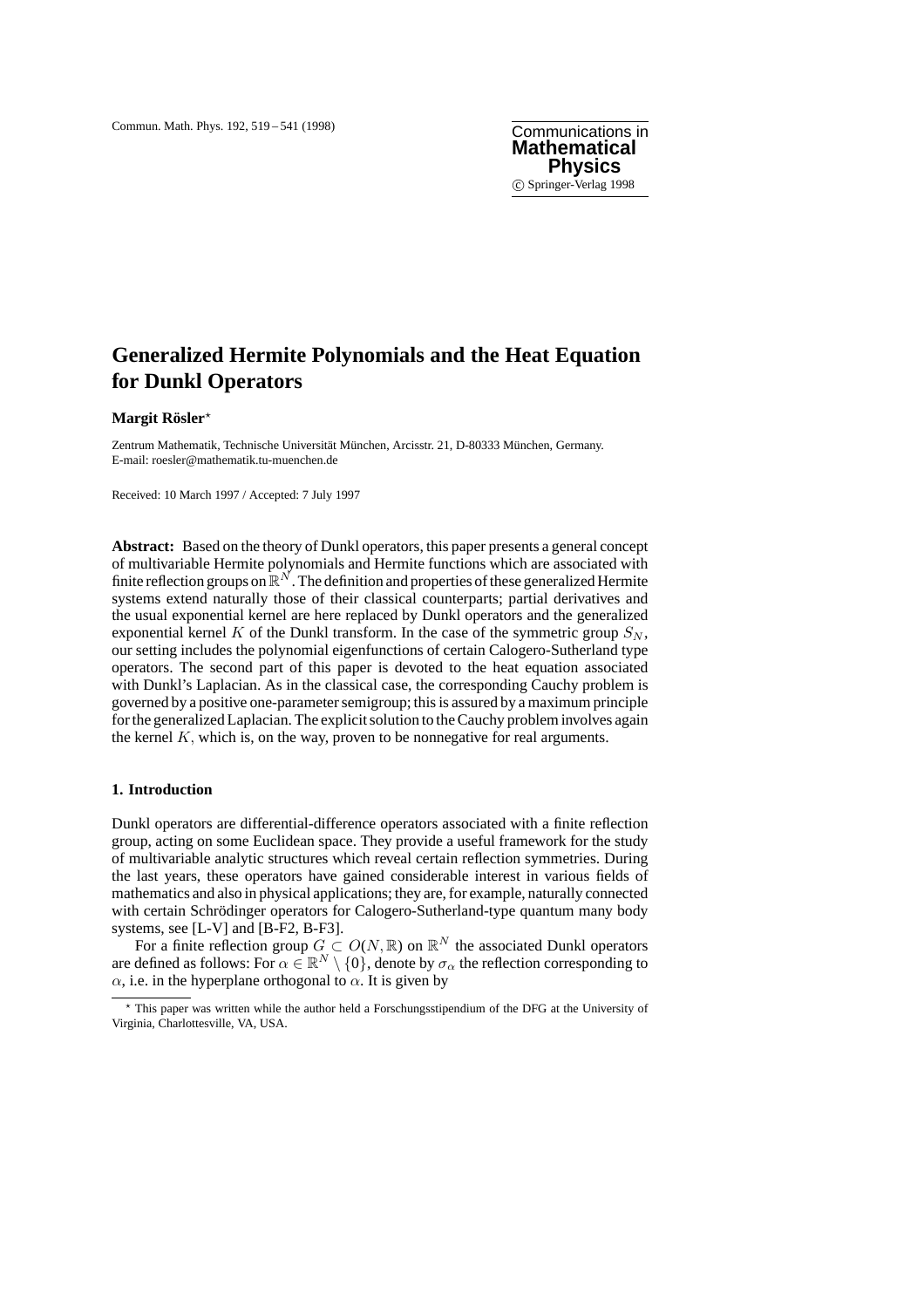520 M. Rösler ö

$$
\sigma_{\alpha}(x) = x - 2 \frac{\langle \alpha, x \rangle}{|\alpha|^2} \alpha,
$$

where  $\langle ., . \rangle$  is the Euclidean scalar product on  $\mathbb{R}^N$  and  $|x| := \sqrt{\langle x, x \rangle}$ . (We use the same notations for the standard Hermitian inner product and norm on  $\mathbb{C}^N$ .) Let R be the root system associated with the reflections of G, normalized such that  $\langle \alpha, \alpha \rangle = 2$  for all  $\alpha \in R$ . Now choose a multiplicity function k on the root system R, that is, a G-invariant function  $k : R \to \mathbb{C}$ , and fix some positive subsystem  $R_+$  of R. The Dunkl operators  $T_i$  ( $i = 1, \ldots, N$ ) on  $\mathbb{R}^N$  associated with G and k are then given by

$$
T_i f(x) := \partial_i f(x) + \sum_{\alpha \in R_+} k(\alpha) \alpha_i \cdot \frac{f(x) - f(\sigma_\alpha x)}{\langle \alpha, x \rangle}, \ f \in C^1(\mathbb{R}^N);
$$

here  $\partial_i$  denotes the  $i^{\text{th}}$  partial derivative. In case  $k = 0$ , the  $T_i$  reduce to the corresponding partial derivatives. In this paper, we shall assume throughout that  $k \geq 0$  (i.e. all values of  $k$  are non-negative), though several results of Sect. 3 may be extended to larger ranges of k. The most important basic properties of the T*i*, proved in [D2], are as follows: Let  $P = \mathbb{C}[\mathbb{R}^N]$  denote the algebra of polynomial functions on  $\mathbb{R}^N$  and  $P_n$  ( $n \in \mathbb{Z}_+$  =  $\{0, 1, 2...\}$  the subspace of homogeneous polynomials of degree *n*. Then

The set  ${T<sub>i</sub>}$  generates a commutative algebra of differential-<br>difference operators on *P*. (1.1)

Each  $T_i$  is homogeneous of degree  $-1$  on  $\mathcal{P}$ , that is,  $T_i p \in \mathcal{P}_{n-1}$  (1.2) for  $p \in \mathcal{P}_n$ .

Of particular importance in this paper is the generalized Laplacian associated with G and k, which is defined as  $\Delta_k := \sum_{i=1}^N T_i^2$ . It is homogeneous of degree  $-2$  on  $P$  and given explicitly by

$$
\Delta_k f(x) = \Delta f(x) + 2 \sum_{\alpha \in R_+} k(\alpha) \left[ \frac{\langle \nabla f(x), \alpha \rangle}{\langle \alpha, x \rangle} - \frac{f(x) - f(\sigma_\alpha x)}{\langle \alpha, x \rangle^2} \right].
$$

(Here  $\Delta$  and  $\nabla$  denote the usual Laplacian and gradient respectively.)

The operators T*<sup>i</sup>* were introduced and first studied by Dunkl in a series of papers ([D1–4]) in connection with a generalization of the classical theory of spherical harmonics: Here the uniform spherical surface measure on the (N *−* 1)-dimensional unit sphere is modified by a weight function which is invariant under the action of some finite reflection group  $G$ , namely

$$
w_k(x) = \prod_{\alpha \in R_+} |\langle \alpha, x \rangle|^{2k(\alpha)},
$$

where  $k \geq 0$  is some fixed multiplicity function on the root system R of G. Note that  $w_k$  is homogeneous of degree  $2\gamma$ , with

$$
\gamma:=\sum_{\alpha\in R_+}k(\alpha).
$$

In this context, in [D3] the following bilinear form on  $P$  is introduced:

$$
[p,q]_k := (p(T) q)(0) \text{ for } p, q \in \mathcal{P}.
$$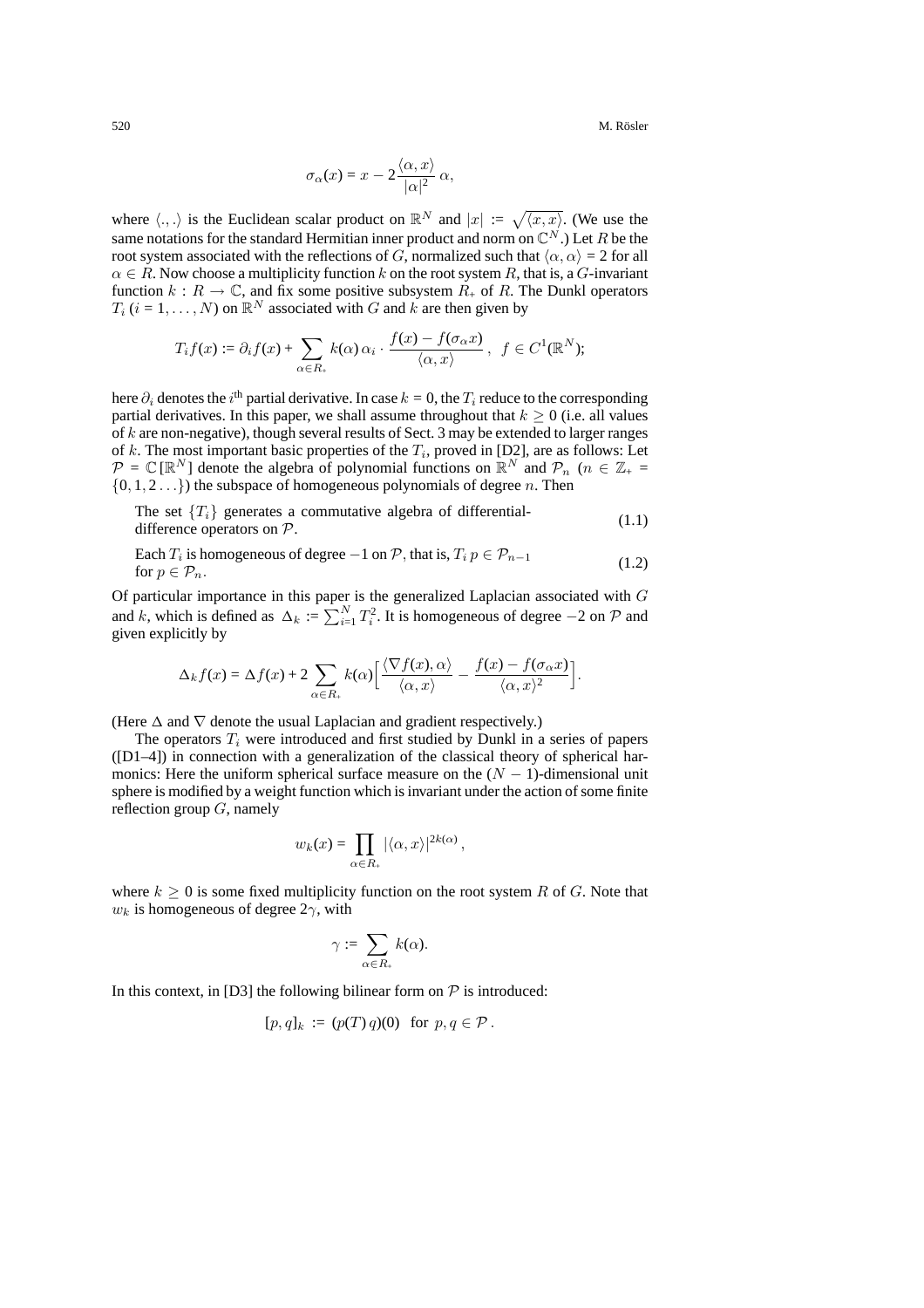Here  $p(T)$  is the operator derived from  $p(x)$  by replacing  $x_i$  by  $T_i$ . Property (1.1) assures that  $[.,.]_k$  is well-defined. A useful collection of its properties can be found in [D-J-O]. We recall that  $[.,.]_k$  is symmetric and positive-definite (in case  $k \ge 0$ ), and that  $[p, q]_k =$ 0 for  $p \in \mathcal{P}_n$ ,  $q \in \mathcal{P}_m$  with  $n \neq m$ . Moreover, for all  $i = 1, ..., N$ ,  $p, q \in \mathcal{P}$  and  $g \in G$ ,

$$
[x_i p, q]_k = [p, T_i q]_k \text{ and } [g(p), g(q)]_k = [p, q]_k, \tag{1.3}
$$

where  $g(p)(x) = p(q^{-1}(x))$ . The pairing [.,.]<sub>k</sub> is closely related to the scalar product on  $L^2(\mathbb{R}^N, w_k(x)e^{-|x|^2/2}dx)$ : In fact, according to [D3],

$$
[p,q]_k = n_k \int_{\mathbb{R}^N} e^{-\Delta_k/2} p(x) e^{-\Delta_k/2} q(x) w_k(x) e^{-|x|^2/2} dx \quad \text{for all } p, q \in \mathcal{P}, \quad (1.4)
$$

with some normalization constant  $n_k > 0$ . Given an orthonormal basis  $\{\varphi_\nu, \nu \in \mathbb{Z}_{+}^N\}$ of  $P$  with respect to  $[.,.]_k$ , an easy rescaling of (1.4) shows that the polynomials

$$
H_{\nu}(x) := 2^{|\nu|} e^{-\Delta_k/4} \varphi_{\nu}(x)
$$

are orthogonal with respect to  $w_k(x)e^{-|x|^2}dx$  on  $\mathbb{R}^N$ . We call them the generalized Hermite polynomials on  $\mathbb{R}^N$  associated with  $G$ ,  $k$  and  $\{\varphi_k\}$ .

The first part of this paper is devoted to the study of such Hermite polynomial systems and associated Hermite functions. They generalize their classical counterparts in a natural way: these are just obtained for  $k = 0$  and  $\varphi_{\nu}(x) = (\nu!)^{-1/2}x^{\nu}$ . In the onedimensional case, associated with the reflection group  $G = \mathbb{Z}_2$  on  $\mathbb{R}$ , our generalized Hermite polynomials coincide with those introduced in [Chi] and studied in [Ros]. Our setting also includes, for the symmetric group  $G = S_N$ , the so-called non-symmetric generalized Hermite polynomials which were recently introduced by Baker and Forrester in [B-F2, B-F3]. These are non-symmetric analogues of the symmetric, i.e. permutationinvariant generalized Hermite polynomials associated with the group  $S_N$ , which were first introduced by Lassalle in [L2]. Moreover, the "generalized Laguerre polynomials" of [B-F2, B-F3], which are non-symmetric analogues of those in [L1], can be considered as a subsystem of Hermite polynomials associated with a reflection group of type  $B_N$ . We refer to [B-F1 and vD] for a thorough study of the symmetric multivariable Hermiteand Laguerre systems.

After a short collection of notations and basic facts from Dunkl's theory in Sect. 2, the concept of generalized Hermite polynomials is introduced in Sect. 3, along with a discussion of the above-mentioned special classes. We derive generalizations for many of the well-known properties of the classical Hermite polynomials and Hermite functions: A Rodrigues formula, a generating relation and a Mehler formula for the Hermite polynomials, analogues of the second order differential equations and a characterization of the generalized Hermite functions as eigenfunctions of the Dunkl transform. Parts of this section may be seen as a unifying treatment of results from [B-F2, B-F3 and Ros] for their particular cases.

In Sect. 4, which makes up the second major part of this paper, we turn to the Cauchy problem for the heat operator associated with the generalized Laplacian: Given an initial distribution  $f \in C_b(\mathbb{R}^N)$ , there has to be found a function  $u \in C^2(\mathbb{R}^N \times$  $(0, T)$ ) ∩  $C(\mathbb{R}^N \times [0, T])$  satisfying

$$
H_k u := \Delta_k u - \partial_t u = 0 \quad \text{on } \mathbb{R}^N \times (0, \infty), \qquad u(. , 0) = f. \tag{1.5}
$$

For smooth and rapidly decreasing initial data  $f$  an explicit solution is easy to obtain; it involves the generalized heat kernel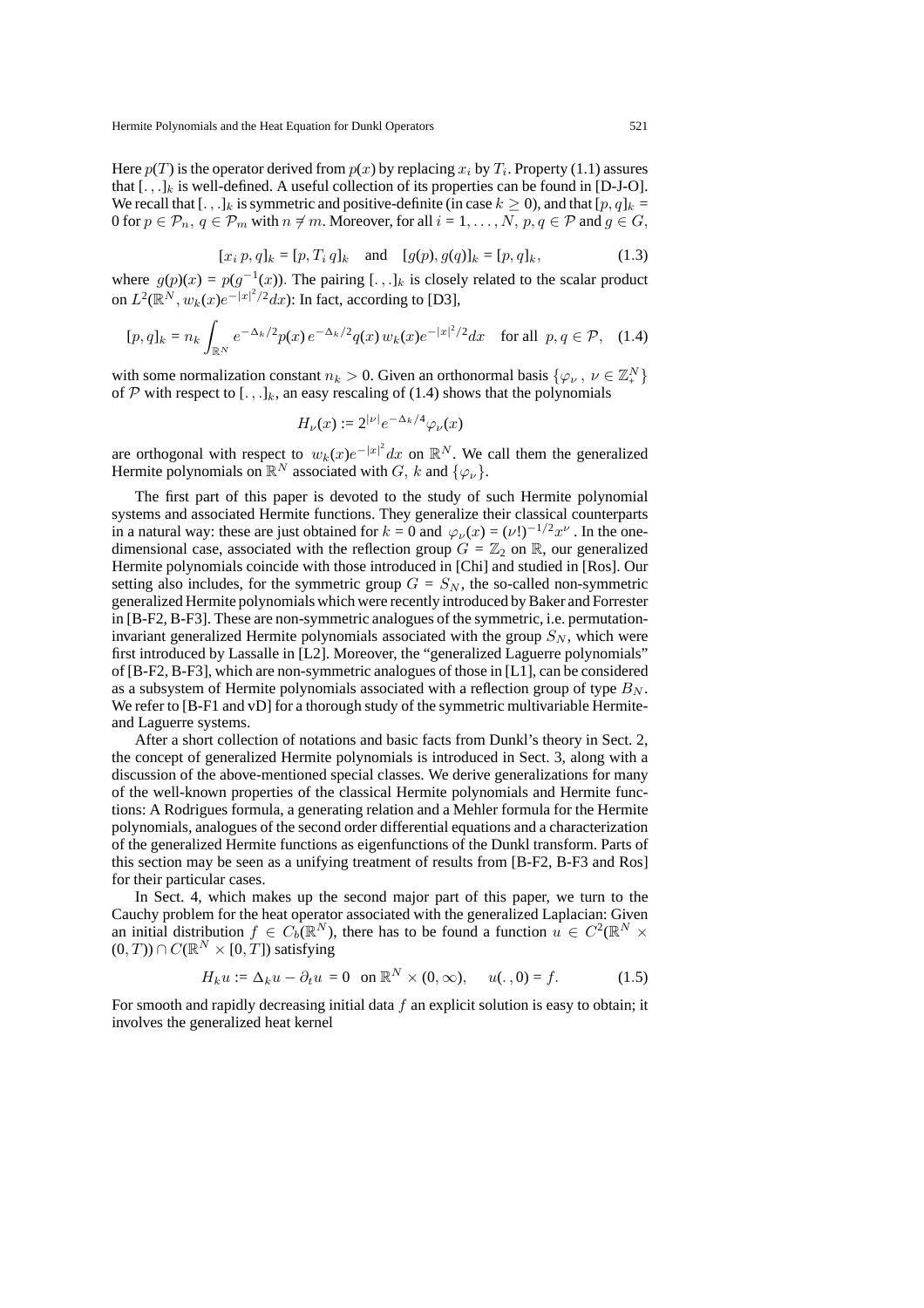$$
\Gamma_k(x, y, t) = \frac{M_k}{t^{\gamma + N/2}} e^{-(|x|^2 + |y|^2)/4t} K\left(\frac{x}{\sqrt{2t}}, \frac{y}{\sqrt{2t}}\right), \quad x, y \in \mathbb{R}^N, t > 0.
$$

Here  $M_k$  is a positive constant and K denotes the generalized exponential kernel associated with  $G$  and  $k$  as introduced in [D3]. In the theory of Dunkl operators and the Dunkl transform, it takes over the rôle of the usual exponential kernel  $e^{\langle x,y\rangle}$ . Some of its properties are collected in Sect. 2. Without knowledge whether  $K$  is nonnegative, a solution of (1.5) for arbitrary initial data seems to be difficult. However, one can prove a maximum principle for the generalized Laplacian  $\Delta_k$ , which is the key ingredient to assure that  $\Delta_k$  leads to a positive one-parameter contraction semigroup on the Banach space  $(C_0(\mathbb{R}^N), \|.\|_{\infty})$ . Positivity of this semigroup enforces positivity of K and allows to determine the explicit solution of (1.5) in the general case. We finish this section with an extension of a well-known maximum principle for the classical heat operator to our situation. This in particular implies a uniqueness result for solutions of the above Cauchy problem.

# **2. Preliminaries**

The purpose of this section is to establish our basic notations and collect some further facts on Dunkl operators and the Dunkl transform which will be of importance later on. General references here are [D3, D4, and dJ].

First of all we note the following product rule, which is confirmed by a short calculation:

For each  $f \in C^1(\mathbb{R}^N)$  and each  $g \in C^1(\mathbb{R}^N)$  which is invariant under the natural action of  $G$ ,

$$
T_i(fg) = (T_i f)g + f(T_i g) \text{ for } i = 1, ..., N. \tag{2.1}
$$

We use the common multi-index notation; in particular, for  $\nu = (\nu_1, \dots, \nu_N) \in \mathbb{Z}_+^N$ and  $x = (x_1, ..., x_N) \in \mathbb{R}^N$  we set  $x^{\nu} := x_1^{\nu_1} \cdot ... \cdot x_N^{\nu_N}$ ,  $\nu! := \nu_1! \cdot ... \cdot \nu_N!$  and  $|\nu| := \nu_1 + \ldots + \nu_N$ . If  $f : \mathbb{R}^N \to \mathbb{C}$  is analytic with  $f(x) = \sum_{\nu} a_{\nu} x^{\nu}$ , the operator  $f(T)$  is defined by

$$
f(T) := \sum_{\nu} a_{\nu} T^{\nu} = \sum_{\nu} a_{\nu} T_1^{\nu_1} \cdot \ldots \cdot T_N^{\nu_N}.
$$

We restrict its action to  $C^k(\mathbb{R}^N)$  if f is a polynomial of degree k and to P otherwise. The following formula will be used frequently:

**Lemma 2.1.** *Let*  $p \in \mathcal{P}_n$ *. Then for*  $c \in \mathbb{C}$  *and*  $a \in \mathbb{C} \setminus \{0\}$ *,* 

$$
(e^{c\Delta_k}p)(ax) = a^n(e^{a^{-2}c\Delta_k})p(x)
$$
 for all  $x \in \mathbb{R}^N$ .

*In particular, for*  $p \in \mathcal{P}_n$  *we have* 

$$
(e^{-\Delta_k/2}p)(\sqrt{2}x) = \sqrt{2}^n(e^{-\Delta_k/4}p)(x).
$$
 (2.2)

*Proof.* For  $m \in \mathbb{Z}_+$  with  $2m \leq n$ , the polynomial  $\Delta_k^m p$  is homogeneous of degree n *−* 2m. Hence

$$
(e^{c\Delta_k}p)(ax) = \sum_{m=0}^{\lfloor n/2 \rfloor} \frac{c^m}{m!} (\Delta_k^m p)(ax) = \sum_{m=0}^{\lfloor n/2 \rfloor} \frac{c^m}{m!} a^{n-2m} (\Delta_k^m p)(x) = a^n (e^{a^{-2}c\Delta_k}p)(x).
$$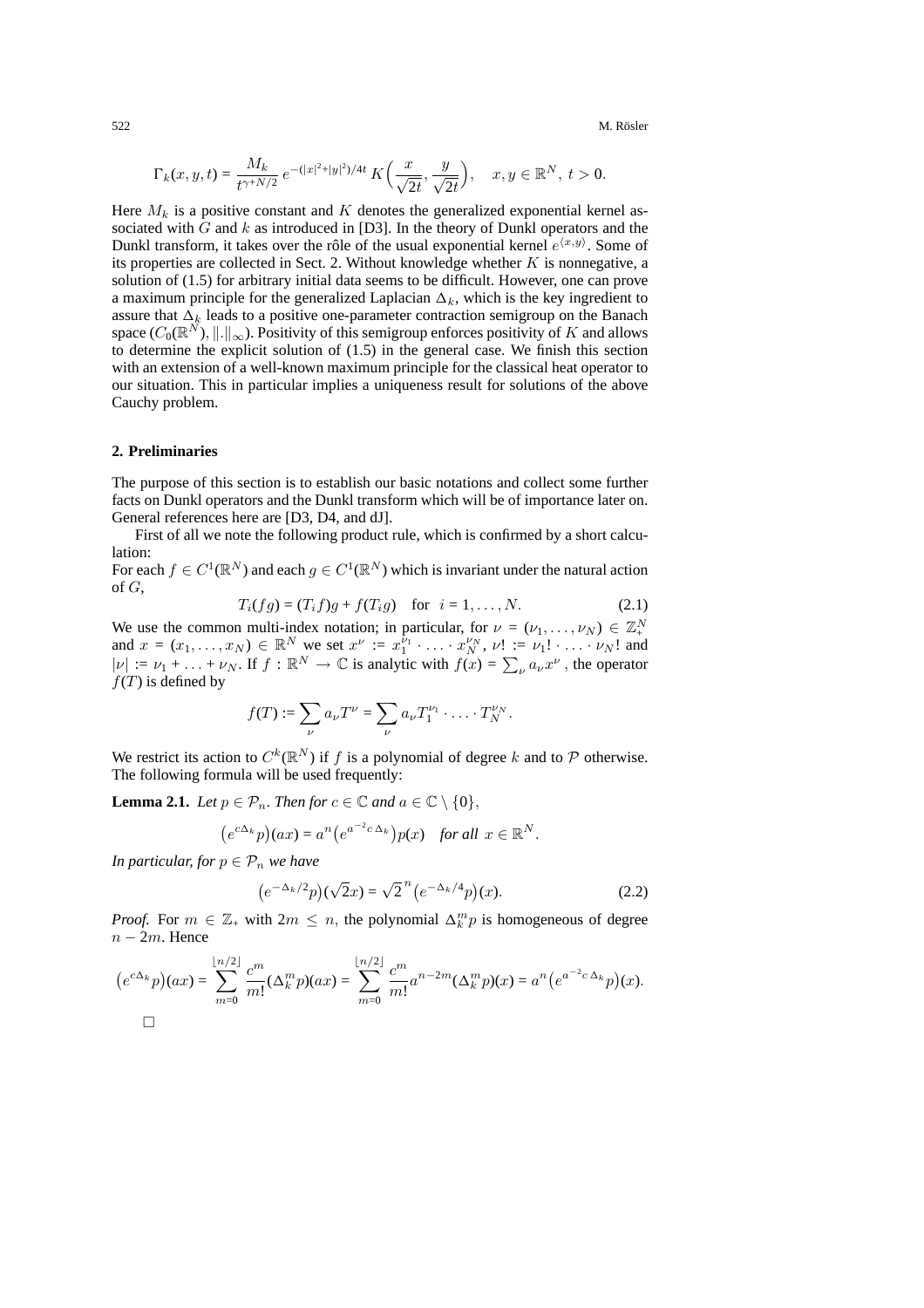A major tool in this paper is the generalized exponential kernel  $K(x, y)$  on  $\mathbb{R}^N \times \mathbb{R}^N$ , which generalizes the usual exponential function  $e^{\langle x,y\rangle}$ . It was first introduced in [D3] by means of a certain intertwining operator. By a result of [O1] (see also [dJ]), the function  $x \mapsto K(x, y)$  may be characterized as the unique analytic solution of the system  $T_i f = y_i f$   $(i = 1, ..., N)$  on  $\mathbb{R}^N$  with  $f(0) = 1$ . Moreover, K is symmetric in its arguments and has a holomorphic extension to  $\mathbb{C}^N \times \mathbb{C}^N$ . Its power series can be written as  $K = \sum_{n=0}^{\infty} K_n$ , where  $K_n(x, y) = K_n(y, x)$  and  $K_n$  is a homogeneous polynomial of degree *n* in each of its variables. Note that  $K_0 = 1$  and  $K(z, 0) = 1$  for all  $z \in \mathbb{C}^N$ .

For the reflection group  $G = \mathbb{Z}_2$  on  $\mathbb{R}$ , the multiplicity function k is characterized by a single parameter  $\mu \geq 0$ , and the kernel K is given explicitly by

$$
K(z, w) = j_{\mu - 1/2}(izw) + \frac{zw}{2\mu + 1} j_{\mu + 1/2}(izw), \quad z, w \in \mathbb{C},
$$

where for  $\alpha \ge -1/2$ ,  $j_{\alpha}$  denotes the normalized spherical Bessel function

$$
j_{\alpha}(z) = 2^{\alpha} \Gamma(\alpha + 1) \frac{J_{\alpha}(z)}{z^{\alpha}} = \Gamma(\alpha + 1) \cdot \sum_{n=0}^{\infty} \frac{(-1)^n (z/2)^{2n}}{n! \Gamma(n + \alpha + 1)}.
$$

For details and related material we refer to [D4, R, R-V and Ro].

We list some further general properties of  $K$  and the  $K_n$  (all under the assumption  $k \geq 0$ ) from [D3, D4 and dJ]:

For all  $z, w \in \mathbb{C}^N$  and  $\lambda \in \mathbb{C}$ ,

$$
K(\lambda z, w) = K(z, \lambda w); \tag{2.3}
$$

$$
|K_n(z, w)| \le \frac{1}{n!} |z|^n |w|^n \text{ and } |K(z, w)| \le e^{|z||w|}.
$$
 (2.4)

For all  $x, y \in \mathbb{R}^N$  and  $j = 1, ..., N$ ,

$$
|K(ix, y)| \le \sqrt{|G|} \, ; \tag{2.5}
$$

$$
T_j^x K_n(x, y) = y_j K_{n-1}(x, y) \text{ and } T_j^x K(x, y) = y_j K(x, y); \tag{2.6}
$$

here the superscript  $x$  denotes that the operators act with respect to the  $x$ -variable. In [dJ], exponential bounds for the usual partial derivatives of  $K$  are given. They imply in particular that for each  $\nu \in \mathbb{Z}_{+}^{N}$  there exists a constant  $d_{\nu} > 0$  such that

$$
|\partial_x^{\nu} K(x, z)| \leq d_{\nu} |z|^{\nu} |e^{|x| |\text{Re } z|} \quad \text{for all } x \in \mathbb{R}^N, \ z \in \mathbb{C}^N. \tag{2.7}
$$

Let us finally recall a useful reproducing kernel property of  $K$  from [D4] (it is rescaled with respect to the original one, thus fitting better in our context of generalized Hermite polynomials): Define the probability measure  $\mu_k$  on  $\mathbb{R}^N$  by

$$
d\mu_k(x) := c_k e^{-|x|^2} w_k(x) dx, \quad \text{ with } c_k = \Bigl(\int_{\mathbb{R}^N} e^{-|x|^2} w_k(x) dx\Bigr)^{-1}.
$$

Moreover, for  $z \in \mathbb{C}^N$  set  $l(z) := \sum_{i=1}^N z_i^2$ . Then for all  $z, w \in \mathbb{C}^N$ ,

$$
\int_{\mathbb{R}^N} K(2z, x) K(2w, x) d\mu_k(x) = e^{l(z) + l(w)} K(2z, w).
$$
 (2.8)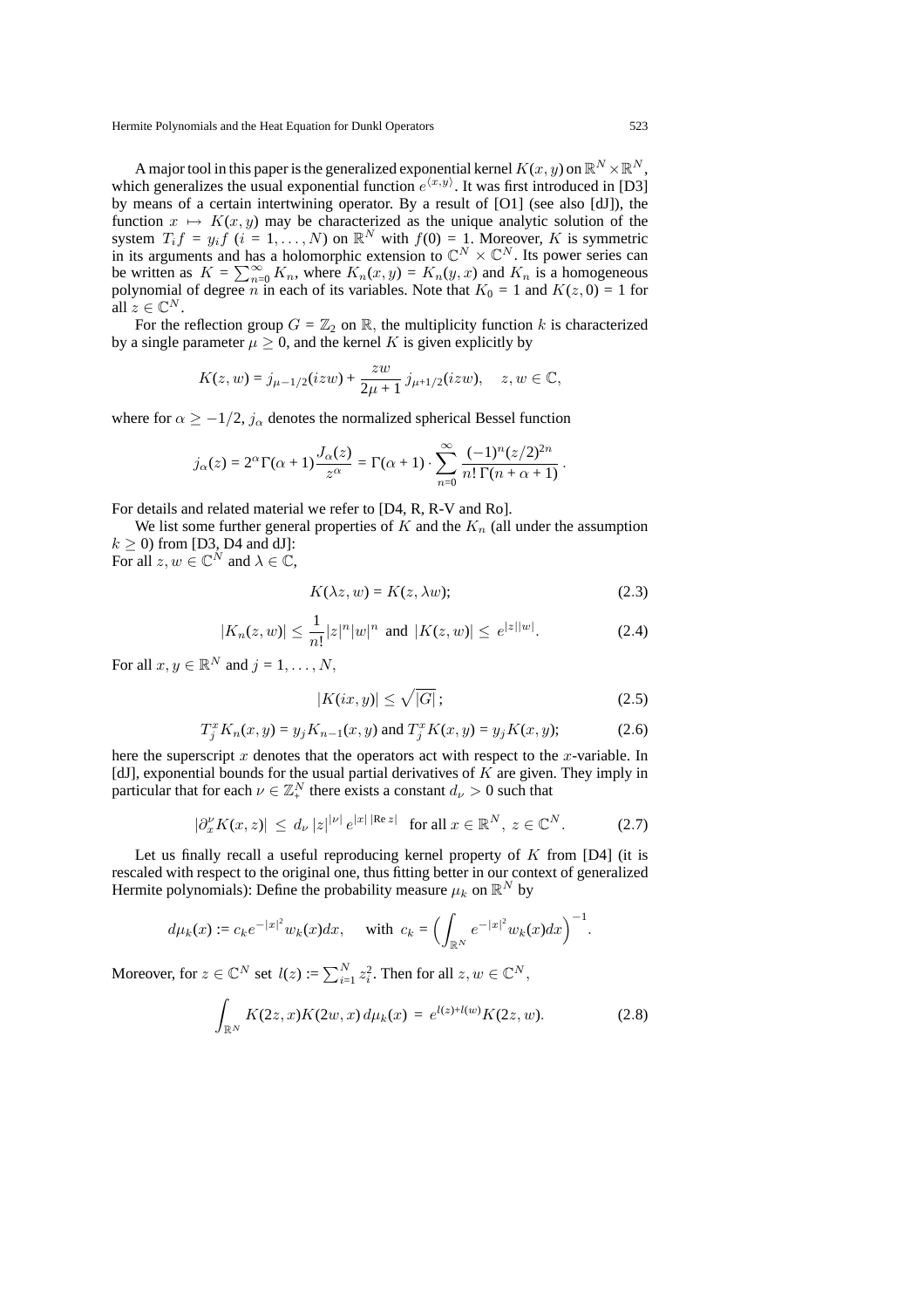The generalized exponential function  $K$  gives rise to an integral transform, called the Dunkl transform on  $\mathbb{R}^N$ , which was introduced in [D4] and has been thoroughly studied in [dJ] for a large range of parameters  $k$ . The Dunkl transform associated with *G* and  $k \geq 0$  is defined by

$$
\mathcal{D}_k: L^1(\mathbb{R}^N, w_k(x)dx) \to C(\mathbb{R}^N); \ \mathcal{D}_kf(\xi) := \int_{\mathbb{R}^N} f(x) K(-i\xi, x) w_k(x)dx \ (\xi \in \mathbb{R}^N).
$$

In [dJ], many of the important properties of Fourier transforms on locally compact abelian groups are proved to hold true for  $\mathcal{D}_k$ . In particular,  $\mathcal{D}_k f \in C_0(\mathbb{R}^N)$  for  $f \in L^1(\mathbb{R}^N, w_k(x)dx)$ , and there holds an  $L^1$ -inversion theorem, which we recall for later reference: If  $f \in L^1(\mathbb{R}^N, w_k(x)dx)$  with  $\mathcal{D}_k f \in L^1(\mathbb{R}^N, w_k(x)dx)$ , then  $f = 4^{-\gamma - N/2} c_k^2 \mathcal{E}_k \mathcal{D}_k f$  a.e., where  $\mathcal{E}_k f(x) = \mathcal{D}_k f(-x)$ . (Note that  $\mathcal{D}_k (e^{-|x|^2/2})(0) =$  $2^{\gamma+N/2}c_k^{-1}$ , which gives the connection of our constant  $c_k$  with that of de Jeu.) Moreover, the Schwartz space  $\mathcal{S}(\mathbb{R}^N)$  of rapidly decreasing functions on  $\mathbb{R}^N$  is invariant under  $\mathcal{D}_k$ , and  $\mathcal{D}_k$  can be extended to a Plancherel transform on  $L^2(\mathbb{R}^N, w_k(x)dx)$ . For details see  $[dJ]$ .

### **3. Generalized Hermite Polynomials and Hermite Functions**

Let  $\{\varphi_{\nu}, \nu \in \mathbb{Z}_{+}^{N}\}\$  be an orthonormal basis of  $P$  with respect to the scalar product [.,.]<sub>*k*</sub> such that  $\varphi_{\nu} \in \mathcal{P}_{|\nu|}$  and the coefficients of the  $\varphi_{\nu}$  are real. As  $\mathcal{P} = \bigoplus_{n \geq 0} \mathcal{P}_n$ and  $\mathcal{P}_n \perp \mathcal{P}_m$  for  $n \neq m$ , the  $\varphi_\nu$  with  $|\nu| = n$  can for example be constructed by Gram-Schmidt orthogonalization within  $P_n$  from an arbitrary ordered real-coefficient basis of  $P_n$ . If  $k = 0$ , the Dunkl operator  $T_i$  reduces to the usual partial derivative  $\partial_i$ , and the canonical choice of the basis  $\{\varphi_{\nu}\}\$ is just  $\varphi_{\nu}(x) := (\nu!)^{-1/2}x^{\nu}$ .

As in the classical case, we have the following connection of the basis  $\{\varphi_{\nu}\}\$  with the generalized exponential function  $K$  and its homogeneous parts  $K_n$ :

**Lemma 3.1.** (i) 
$$
K_n(z, w) = \sum_{|\nu|=n} \varphi_{\nu}(z) \varphi_{\nu}(w)
$$
 for all  $z, w \in \mathbb{C}^N$ .  
\n(ii)  $K(x, y) = \sum_{\nu \in \mathbb{Z}_+^N} \varphi_{\nu}(x) \varphi_{\nu}(y)$  for all  $x, y \in \mathbb{R}^N$ ,

*where the convergence is absolute and locally uniform on*  $\mathbb{R}^N \times \mathbb{R}^N$ .

*Proof.* (i) It suffices to consider the case  $z, w \in \mathbb{R}^N$ . So fix some  $w \in \mathbb{R}^N$ . As a function of z, the polynomial  $K_n(z, w)$  is homogeneous of degree n. Hence we have

$$
K_n(z, w) = \sum_{|\nu|=n} c_{\nu, w} \varphi_{\nu}(z) \quad \text{with} \quad c_{\nu, w} = [K_n(\cdot, w), \varphi_{\nu}]_k.
$$

Repeated application of formula  $(2.6)$  for  $K_n$  gives

$$
c_{\nu,w} = \varphi_{\nu}(T^z)K_n(z,w) = \varphi_{\nu}(w)K_0(z,w) = \varphi_{\nu}(w).
$$

Thus part (i) is proved. For (ii), first note that by (2.4) we have  $|K_n(x, x)| \leq \frac{1}{n!}|x|^{2n}$ and hence, as the  $\varphi_{\nu}(x)$  are real,  $|\varphi_{\nu}(x)| \leq \frac{1}{\sqrt{n!}} |x|^n$  for all  $x \in \mathbb{R}^N$  and all  $\nu$  with  $|\nu| = n$ . It follows that for each  $M > 0$  the sum  $\sum_{\mathbb{Z}_+^N} |\varphi_{\nu}(x)\varphi_{\nu}(y)|$  is majorized on  $\{(x, y) : |x|, |y| \le M\}$  by the convergent series  $\sum_{n\ge 0} {n+N-1 \choose n} M^{2n}/n!$ . This yields the assertion.  $\Box$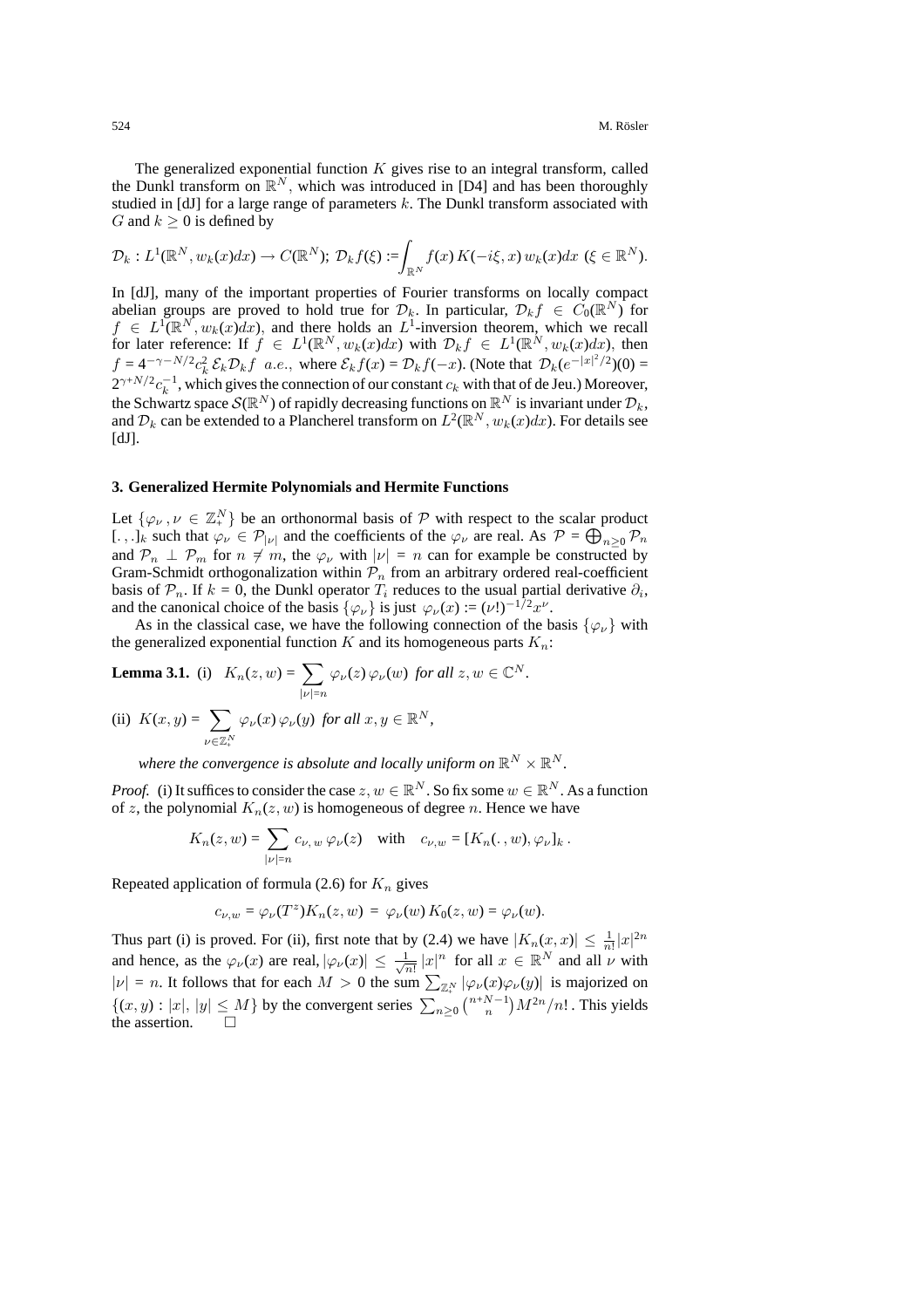For homogeneous polynomials  $p, q \in \mathcal{P}_n$ , relation (1.4) can be rescaled (by use of formula (2.2)):

$$
[p,q]_k = 2^n \int_{\mathbb{R}^N} e^{-\Delta_k/4} p(x) e^{-\Delta_k/4} q(x) d\mu_k(x).
$$
 (3.1)

This suggests to define a generalized multivariable Hermite polynomial system on R*<sup>N</sup>* as follows:

**Definition 3.2.** *The generalized Hermite polynomials*  $\{H_\nu$  ,  $\nu\in\mathbb{Z}_+^N\}$  associated with *the basis*  $\{\varphi_{\nu}\}$  *on*  $\mathbb{R}^N$  *are given by* 

$$
H_{\nu}(x) := 2^{|\nu|} e^{-\Delta_k/4} \varphi_{\nu}(x) = 2^{|\nu|} \sum_{n=0}^{[\nu]/2]} \frac{(-1)^n}{4^n n!} \Delta_k^n \varphi_{\nu}(x).
$$
 (3.2)

*Moreover, we define the generalized Hermite functions on*  $\mathbb{R}^N$  *by* 

$$
h_{\nu}(x) := e^{-|x|^2/2} H_{\nu}(x), \quad \nu \in \mathbb{Z}_{+}^{N}.
$$
 (3.3)

Note that  $H_{\nu}$  is a polynomial of degree  $|\nu|$  satisfying  $H_{\nu}(-x) = (-1)^{|\nu|} H_{\nu}(x)$  for all  $x \in \mathbb{R}^N$ . A standard argument shows that  $\mathcal P$  is dense in  $L^2(\mathbb{R}^N, d\mu_k)$ . Thus by virtue of (3.1) the  $\{2^{-|\nu|/2}H_{\nu}, \nu \in \mathbb{Z}_{+}^{N}\}$  form an orthonormal basis of  $L^{2}(\mathbb{R}^{N}, d\mu_{k})$ . Let us give two immediate examples:

*Examples 3.3.* (1) In the classical case  $k = 0$  and  $\varphi_{\nu}(x) := (\nu!)^{-1/2}x^{\nu}$ , we obtain

$$
H_{\nu}(x) = \frac{2^{|\nu|}}{\sqrt{\nu!}} \prod_{i=1}^{N} e^{-\partial_i^2/4} (x_i^{\nu_i}) = \frac{1}{\sqrt{\nu!}} \prod_{i=1}^{N} \widehat{H}_{\nu_i}(x_i),
$$

where the  $\widehat{H}_n$ ,  $n \in \mathbb{Z}_+$  denote the classical Hermite polynomials on R defined by

$$
e^{-x^2}\widehat{H}_n(x) = (-1)^n \frac{d^n}{dx^n} (e^{-x^2}).
$$

(2) For the reflection group  $G = \mathbb{Z}_2$  on  $\mathbb R$  and multiplicity parameter  $\mu \geq 0$ , the polynomial basis  $\{\varphi_n\}$  on  $\mathbb R$  with respect to  $[.\,,.]_\mu$  is determined uniquely (up to sign-changes) by suitable normalization of the monomials  $\{x^n, n \in \mathbb{Z}_+\}$ . One obtains  $H_n(x) = d_n H_n^{\mu}(x)$ , where  $d_n \in \mathbb{R} \setminus \{0\}$  are constants and the  $H_n^{\mu}$ ,  $n \in \mathbb{Z}_+$  are the generalized Hermite polynomials on R as introduced e.g. in [Chi] and studied in [Ros] (in some different normalization). They are orthogonal with respect to  $|x|^{2\mu}e^{-|x|^2}$  and can be written as

$$
\left\{ \begin{array}{l} H_{2n}^\mu(x) = (-1)^n 2^{2n} n! \, L_n^{\mu - 1/2}(x^2), \\ H_{2n+1}^\mu(x) = (-1)^n 2^{2n+1} n! \, x L_n^{\mu + 1/2}(x^2); \end{array} \right.
$$

here the  $L_n^{\alpha}$  are the Laguerre polynomials of index  $\alpha \geq -1/2$ , given by

$$
L_n^{\alpha}(x) = \frac{1}{n!} x^{-\alpha} e^x \frac{d^n}{dx^n} \left( x^{n+\alpha} e^{-x} \right).
$$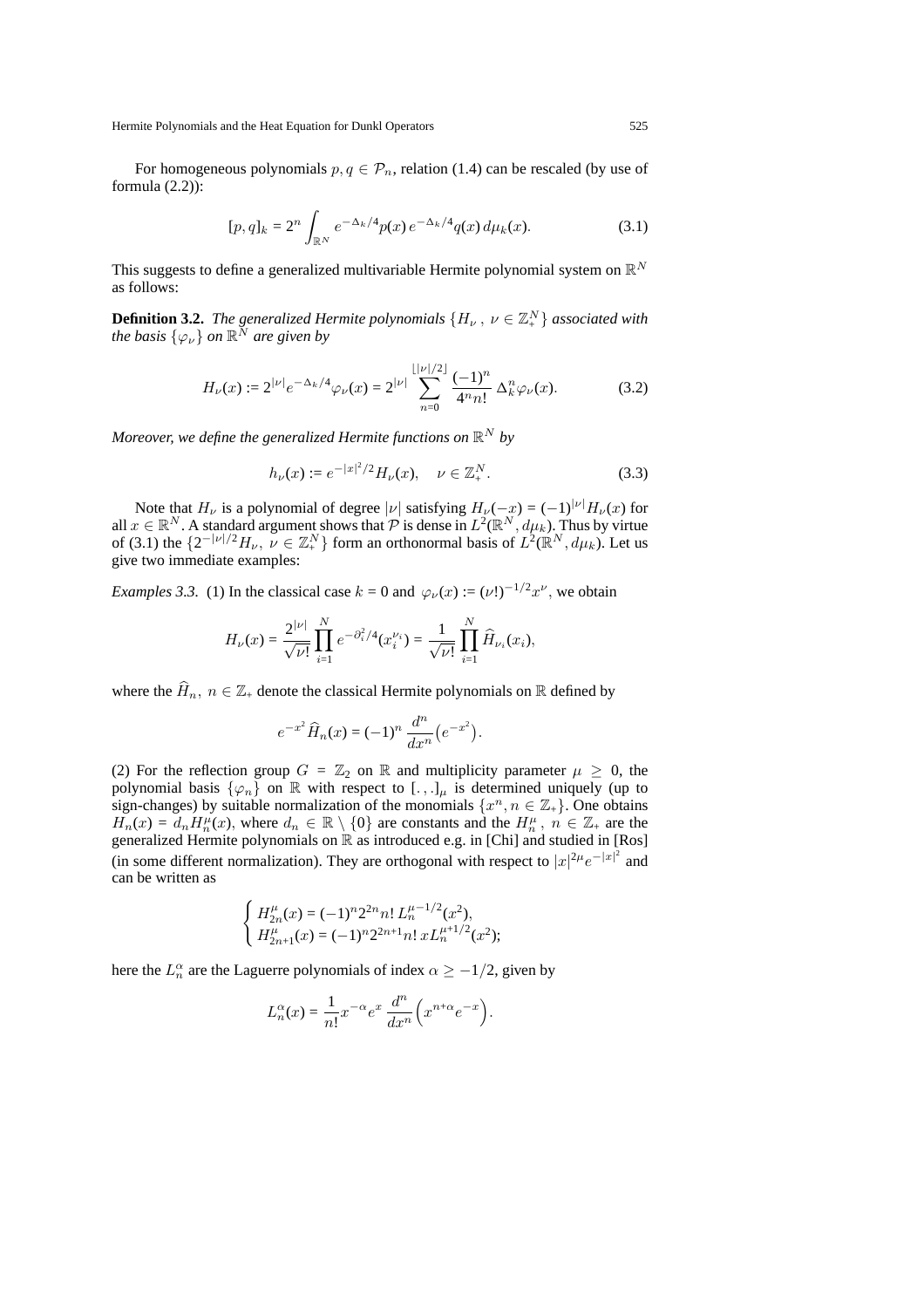Before discussing further examples, we are going to establish generalizations of the classical second order differential equations for Hermite polynomials and Hermite functions. For their proof we shall employ the  $sl(2)$ -commutation relations of the operators

$$
E := \frac{1}{2}|x|^2, \ \ F := -\frac{1}{2}\Delta_k \quad \text{and} \ \ H := \sum_{i=1}^N x_i \partial_i + (\gamma + N/2)
$$

on  $P$ , which can be found e.g. in [H]; they are

$$
[H, E] = 2E, [H, F] = -2F, [E, F] = H.
$$
 (3.4)

(As usual,  $[A, B] = AB - BA$  for operators A, B on  $P$ .) The first two relations are immediate consequences of the fact that the Euler operator  $\rho := \sum_{i=1}^{N} x_i \partial_i$  satisfies  $\rho(p) = np$  for each homogeneous  $p \in \mathcal{P}_n$ . We have the following general result:

- **Theorem 3.4.** (1) For  $n \in \mathbb{Z}_+$  set  $V_n := \{e^{-\Delta_k/4}p : p \in \mathcal{P}_n\}$ . Then  $\mathcal{P} = \bigoplus_{n \in \mathbb{Z}_+} V_n$ , and  $V_n$  is the eigenspace of the operator  $\Delta_k 2\rho$  on  $\mathcal{P}$  corresponding to the *eigenvalue −*2n*.*
- (2) *For*  $q \in V_n$ *, the function*  $f(x) := e^{-|x|^2/2}q(x)$  *satisfies*

$$
(\Delta_k - |x|^2) f = -(2n + 2\gamma + N) f.
$$

*Proof.* (1) It is clear that  $P = \bigoplus V_n$ . By induction from (3.4) we obtain the commuting relations

$$
[2\rho, \Delta_k^n] = -4n\Delta_k^n \quad \text{ for all } n \in \mathbb{Z}_+, \quad \text{hence} \quad [2\rho, e^{-\Delta_k/4}] = \Delta_k e^{-\Delta_k/4}.
$$

For arbitrary  $q \in \mathcal{P}$  and  $p := e^{\Delta_k/4}q$  it now follows that

$$
2\rho(q) = (2\rho e^{-\Delta_k/4})(p) = 2e^{-\Delta_k/4}\rho(p) + \Delta_k e^{-\Delta_k/4}p = 2e^{-\Delta_k/4}\rho(p) + \Delta_k q.
$$

Hence for  $a \in \mathbb{C}$  there are equivalent:

$$
(\Delta_k - 2\rho)(q) = -2aq \iff \rho(p) = ap \iff a = n \in \mathbb{Z}_+ \text{ and } p \in \mathcal{P}_n.
$$

This yields the assertion.

(2) From (3.4) it is easily verified by induction that

$$
[\Delta_k, E^n] = 2nE^{n-1}H + 2n(n-1)E^{n-1} \quad \text{for all} \quad n \in \mathbb{N},
$$

and thus  $[\Delta_k, e^{-E}] = -2e^{-E}H + 2Ee^{-E}$ . It follows that

$$
(\Delta_k - |x|^2)f = \Delta_k(e^{-E}q) - 2Ee^{-E}q = e^{-E}\Delta_k q - 2e^{-E}(\rho + \gamma + N/2)q.
$$

The stated relation is now a consequence of (1).  $\Box$ 

**Corollary 3.5.** (i) *The generalized Hermite polynomials satisfy the following differential-difference equation:*

$$
\left(\Delta_k - 2\sum_{i=1}^N x_i \partial_i\right) H_{\nu} = -2|\nu| H_{\nu}, \quad \nu \in \mathbb{Z}_+^N.
$$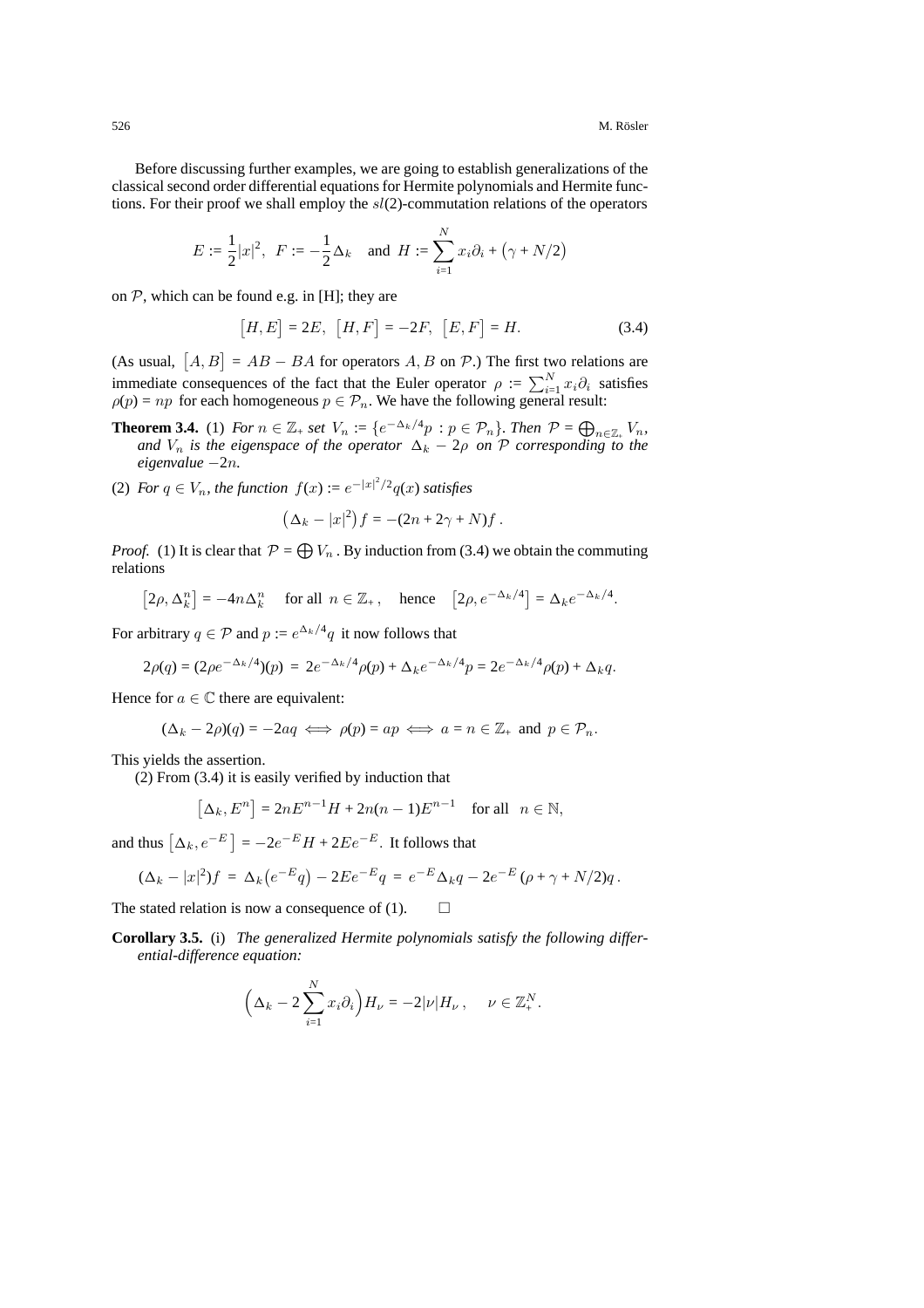(ii) *The generalized Hermite functions*  $\{h_{\nu}, \nu \in \mathbb{Z}_{+}^{N}\}$  *form a complete set of eigen* $f$ unctions for the operator  $|\Delta_k - |x|^2$  on  $L^2(\mathbb{R}^N,w_k(x)dx)$  with

$$
(\Delta_k - |x|^2) h_{\nu} = -(2|\nu| + 2\gamma + N) h_{\nu}.
$$

Note also that as a consequence of the above theorem, the operator  $\Delta_k - 2\rho$  has for each  $p \in \mathcal{P}_n$  a unique polynomial eigenfunction q of the form  $q = p + r$ , where the degree of r is less than n; it is given by  $q = e^{-\Delta_k/4}p$ .

*Examples 3.6.* (3) *The*  $S_N$ -case. For the symmetric group  $G = S_N$  (acting on  $\mathbb{R}^N$ by permuting the coordinates), the multiplicity function is characterized by a single parameter which is often denoted by  $1/\alpha > 0$ , and the corresponding weight function is given by  $w_S(x) = \prod_{i < j} |x_i - x_j|^{2/\alpha}$ . The associated Dunkl operators are

$$
T_i^S = \partial_i + \frac{1}{\alpha} \sum_{j \neq i} \frac{1 - s_{ij}}{x_i - x_j} \quad (i = 1, \dots, N),
$$

where  $s_{ij}$  denotes the operator transposing  $x_i$  and  $x_j$ . The operator  $\Delta_S - 2\rho$  is a Schrödinger operator of Calogero-Sutherland type, involving exchange terms and an external harmonic potential, see [B-F2 and B-F3]. It is given explicitly by

$$
\Delta_S - 2\rho = \Delta - 2\sum_{i=1}^N x_i \partial_i + \frac{2}{\alpha} \sum_{i < j} \frac{1}{x_i - x_j} \Big[ (\partial_i - \partial_j) - \frac{1 - s_{ij}}{x_i - x_j} \Big]. \tag{3.5}
$$

In [B-F2], Baker and Forrester study "non-symmetric generalized Hermite polynomials"  $E_{\nu}^{(H)}$ , which they define as the unique eigenfunctions of 3.5 of the form

$$
E_{\nu}^{(H)} = E_{\nu} + \sum_{|\mu| < |\nu|} c_{\mu,\nu} E_{\mu},
$$

where the  $E_{\nu}$ ,  $\nu \in \mathbb{Z}_{+}^{N}$  are the non-symmetric Jack polynomials (associated with S<sub>N</sub> and α) as defined e.g. in [O2] (see also [K-S]). Thus  $E_{\nu}^{(H)} = e^{-\Delta_S/4}E_{\nu}$  (just by Lemma 3.4), and indeed, up to some normalization factors, the  $E_{\nu}^{(H)}$  make up a system of generalized Hermite polynomials for  $S_N$  in our sense. This follows from the fact that the non-symmetric Jack polynomials  $E_{\nu}$ , being homogeneous of degree  $|\nu|$  and forming a vector space basis of *P*, are also orthogonal with respect to Dunkl's scalar product [.,.]<sub>*S*</sub>. This was proved in [B-F3] via orthogonality of the  $E_{\nu}^{(H)}$ . A short direct proof can be given as follows: According to [O2], Prop. 2.10, the E*<sup>ν</sup>* are simultaneous eigenfunctions of the Cherednik operators  $\xi_i$  for  $S_N$ , which were introduced in [C] and can be written as

$$
\xi_i = \alpha x_i T_i^S + 1 - N + \sum_{j>i} s_{ij} \qquad (i = 1, ..., N). \tag{3.6}
$$

In fact, the  $E_\nu$  satisfy  $\xi_i E_\nu = \overline{\nu}_i E_\nu$ , where the eigenvalues  $\overline{\nu} = (\overline{\nu}_1, \dots, \overline{\nu}_N)$  are given explicitly in [O2]. They are distinct, i.e. if  $\nu \neq \mu$ , then  $\overline{\nu} \neq \overline{\mu}$ . On the other hand, it follows at once from (3.6) together with properties (1.3) for [., .]*<sup>S</sup>* that the Cherednik operators ξ*<sup>i</sup>* are symmetric with respect to [.,.]*<sup>S</sup>* . Together, this proves that the E*<sup>ν</sup>* are orthogonal with respect to [.,.]<sub>S</sub>. Hence a possible choice for the basis  $\{\varphi_{\nu}\}\$ is to set  $\varphi_{\nu} = d_{\nu} E_{\nu}$ , with some normalization constants  $d_{\nu} > 0$ .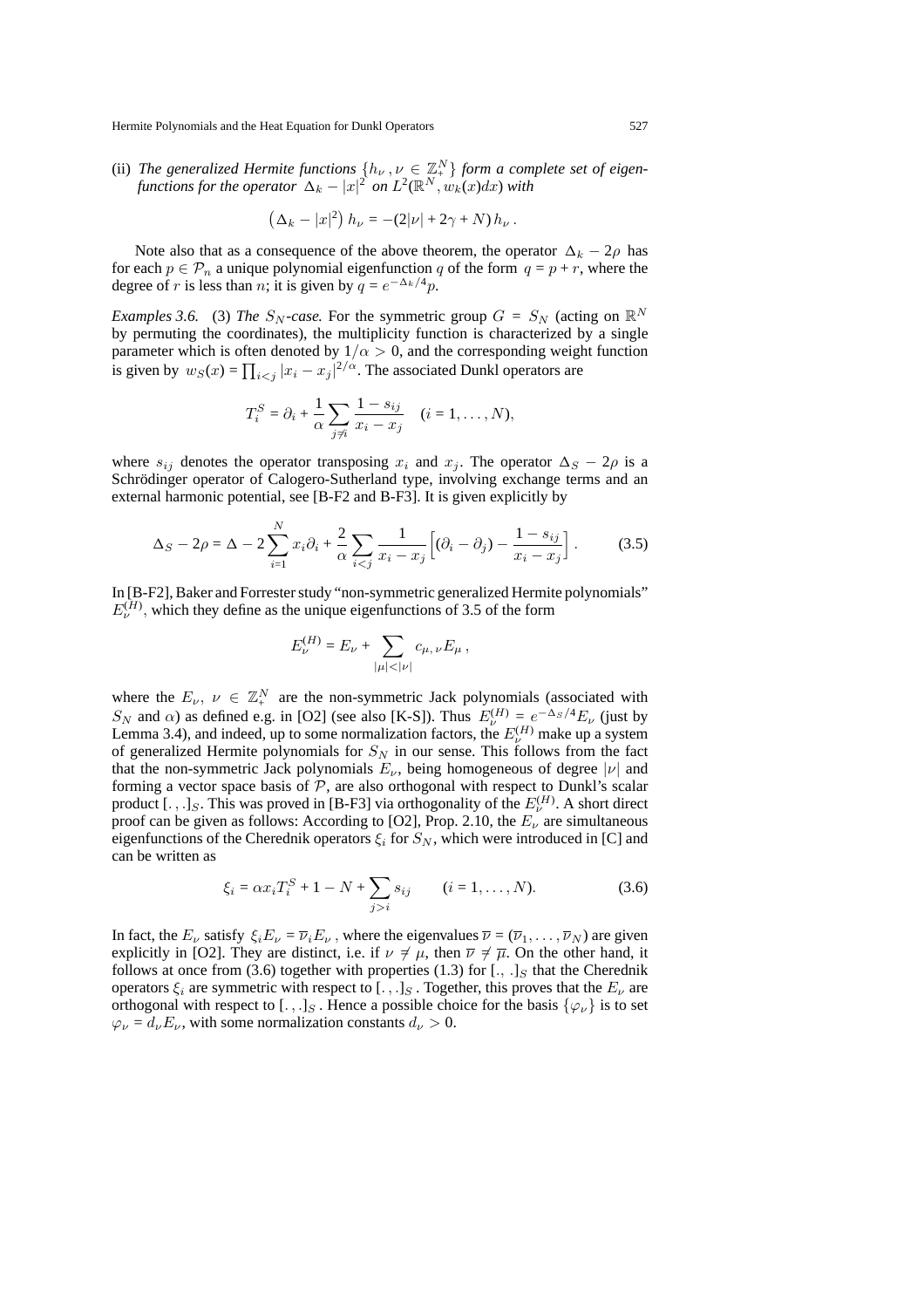We finally remark that in this case the locally uniform convergence of the series in Lemma 3.1(ii) extends to  $\mathbb{C}^N \times \mathbb{C}^N$ , see also [B-F3], Prop. 3.10. This is because the coefficients of the non-symmetric Jack-polynomials  $E_{\nu}$  in their monomial expansions are known to be nonnegative ([K-S], Theorem 4.11), hence  $|E_{\nu}(z)| \le E_{\nu}(|z|)$  for all  $z \in \mathbb{C}^N$ .

(4) *A remark on the*  $B_N$ -case. Suppose that G is the Weyl group of type  $B_N$ , generated by sign-changes and permutations. Here the multiplicity function is characterized by two parameters  $k_0$ ,  $k_1 \geq 0$ . The weight function is

$$
w_B(x) = \prod_{i=1}^N |x_i|^{2k_1} \prod_{i < j} |x_i^2 - x_j^2|^{2k_0}.
$$

Let  $T_i^B$  and  $\Delta_B$  denote the associated Dunkl operators and Laplacian. We consider the space

$$
W := \{ f \in C^1(\mathbb{R}^N) : f(x) = F(x^2) \text{ for some } F \in C^1(\mathbb{R}^N) \}
$$

of "completely even" functions; here  $x^2 = (x_1^2, \dots, x_N^2)$ . It is easily checked that for completely even f,  $\Delta_B f$  is also completely even. The restriction of  $\Delta_B$  to W is given by

$$
\Delta_B|_W = \Delta + 2k_1 \sum_{i=1}^N \frac{1}{x_i} \partial_i + 2k_0 \sum_{i < j} \left( \frac{1}{x_i - x_j} \left( \partial_i - \partial_j \right) + \frac{1}{x_i + x_j} \left( \partial_i + \partial_j \right) \right) - 2k_0 \sum_{i < j} \left( \frac{1}{(x_i - x_j)^2} + \frac{1}{(x_i + x_j)^2} \right) \left( 1 - s_{ij} \right).
$$

Again, the operator  $(\Delta_B - 2\rho)|_W$  is of Calogero-Sutherland type. Its completely even polynomial eigenfunctions are discussed in [-BF2 and B-F3] separately from the Hermite-case; they are called "non-symmetric Laguerre polynomials" and denoted by  $E_{\nu}^{(L)}(x^2)$ . It is easy to see that they make up the completely even subsystem of a suitably chosen generalized Hermite-system  ${H_\nu}$  for  $B_N$  (and parameters  $k_0, k_1$ , where we assume  $k_0 > 0$ ):

To this end, let again  $E_{\nu}$  denote the  $S_N$ -type non-symmetric Jack polynomials, corresponding to  $\alpha = 1/k_0$ . For  $\nu \in \mathbb{Z}_{+}^{N}$  set  $\widehat{E}_{\nu}(x) := E_{\nu}(x^2)$ . These modified Jack polynomials form a basis of *P ∩*W. The non-symmetric Laguerre polynomials of Baker and Forrester can be written as

$$
E_{\nu}^{(L)}(x^2) = e^{-\Delta_B/4} \widehat{E}_{\nu}(x) \, .
$$

(Note that the polynomials on the right side are in fact completely even and eigenfunctions of  $\Delta_B - 2\rho$ .) Involving again the S<sub>N</sub>-type Cherednik operators from (3), it is easily checked that the  $E<sub>\nu</sub>$  are orthogonal with respect to Dunkl's pairing [.,.]<sub>*B*</sub>: The  $\xi_i$  induce operators  $\xi_i$  ( $i = 1, ..., N$ ) on W by

$$
\widehat{\xi}_i f(x) := (\xi_i F)(x^2)
$$
 if  $f(x) = F(x^2)$ ,

cf. [B-F3]. Thus  $\xi_i E_\nu = \overline{\nu}_i E_\nu$ , and a short calculation gives

$$
\widehat{\xi}_i f(x) = \alpha x_i^2 (T_i^S F)(x^2) + 1 - N + \sum_{j>i} s_{ij} = \frac{\alpha}{2} x_i T_i^B f(x) + 1 - N + \sum_{j>i} s_{ij}.
$$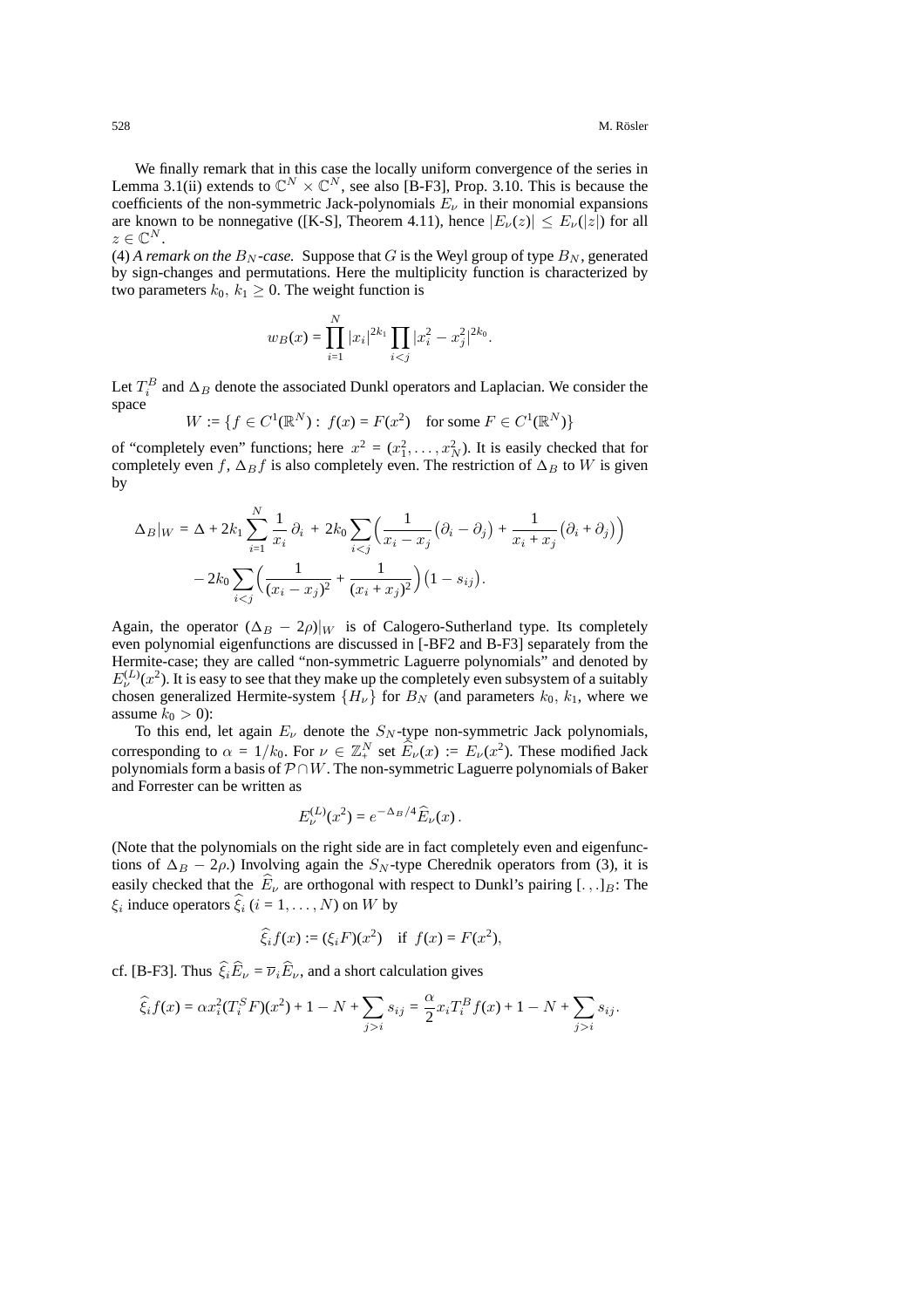Together with (1.3), this shows that the  $\xi_i$  are symmetric with respect to [.,.]*B* on  $P \cap W$ , and yields our assertion by the same argument as in the previous example. We therefore obtain an orthonormal basis  $\{\varphi_{\nu}\}$  of  $\mathcal P$  with respect to [.,.]*B* by setting  $\varphi_{\nu} := d_{\nu} \widehat{E}_{\eta}$ for  $\nu = (2\eta_1, \dots, 2\eta_N)$  and completing the set  $\{\varphi_\nu, \nu \in (2\mathbb{Z}_+)^N\}$  by a Gram-Schmidt procedure.

Many properties of the classical Hermite polynomials and Hermite functions on R*<sup>N</sup>* have natural extensions to our general setting. We start with a Rodrigues-formula; for S*<sup>N</sup>* -type symmetric Hermite polynomials such a formula, involving the (symmetric) Jack polynomials, is known, see e.g. [K].

**Theorem 3.7.** *For all*  $\nu \in \mathbb{Z}_+^N$  *and*  $x \in \mathbb{R}^N$  *we have* 

$$
H_{\nu}(x) = (-1)^{\mid \nu \mid} e^{\mid x \mid^{2}} \varphi_{\nu}(T) e^{-\mid x \mid^{2}}.
$$
 (3.7)

*Proof.* First note that if p is a polynomial of degree  $n \geq 0$ , then

$$
p(T) e^{-|x|^2} = q(x) e^{-|x|^2}
$$

with a polynomial  $q$  of the same degree. This follows easily from induction by the degree of  $p$ , together with the product rule (2.1). In particular, the function

$$
Q_{\nu}(x) := (-1)^{\mid \nu \mid} e^{\mid x \mid^2} \varphi_{\nu}(T) e^{-\mid x \mid^2} = e^{\mid x \mid^2} \varphi_{\nu}(-T) e^{-\mid x \mid^2}
$$

is a polynomial of degree  $|\nu|$ . In order to prove that  $Q_{\nu} = H_{\nu}$ , it therefore suffices to show that for each  $\eta \in \mathbb{Z}_{+}^{N}$  with  $|\eta| \leq |\nu|$ ,

$$
2^{-|\eta|} \int_{\mathbb{R}^N} Q_{\nu}(x) H_{\eta}(x) d\mu_k(x) = \delta_{\nu, \eta} , \qquad (3.8)
$$

where  $\delta_{\nu,\eta}$  denotes the Kronecker delta. Using the antisymmetry of the  $T_i$  with respect to  $L^2(\mathbb{R}^N, w_k(x)dx)$  (Lemma 2.9 of [D4]) as well as the commutativity of  $\{T_i\}$ , we can write

$$
2^{-|\eta|} \int_{\mathbb{R}^N} Q_{\nu}(x) H_{\eta}(x) d\mu_k(x) = c_k \int_{\mathbb{R}^N} \varphi_{\nu}(-T) \left( e^{-|x|^2} \right) e^{-\Delta_k/4} \varphi_{\eta}(x) w_k(x) dx
$$
  
= 
$$
c_k \int_{\mathbb{R}^N} e^{-|x|^2} \left( \varphi_{\nu}(T) e^{-\Delta_k/4} \varphi_{\eta} \right)(x) w_k(x) dx = \int_{\mathbb{R}^N} \left( e^{-\Delta_k/4} \varphi_{\nu}(T) \varphi_{\eta} \right)(x) d\mu_k(x).
$$

But as  $|\eta| \leq |\nu|$ , we have  $\varphi_{\nu}(T) \varphi_{\eta} = [\varphi_{\nu}, \varphi_{\eta}]_k = \delta_{\nu, \eta}$  from which (3.8) follows.  $\Box$ 

There is also a generating function for the generalized Hermite polynomials:

**Proposition 3.8.** *For*  $n \in \mathbb{Z}_+$  *and*  $z, w \in \mathbb{C}^N$  *put*  $L_n(z, w) := \sum_{|\nu|=n} H_{\nu}(z) \varphi_{\nu}(w)$ . *Then*

$$
\sum_{n=0}^{\infty} L_n(z, w) = e^{-l(w)} K(2z, w),
$$

*the convergence of the series being locally uniform on*  $\mathbb{C}^N \times \mathbb{C}^N$ .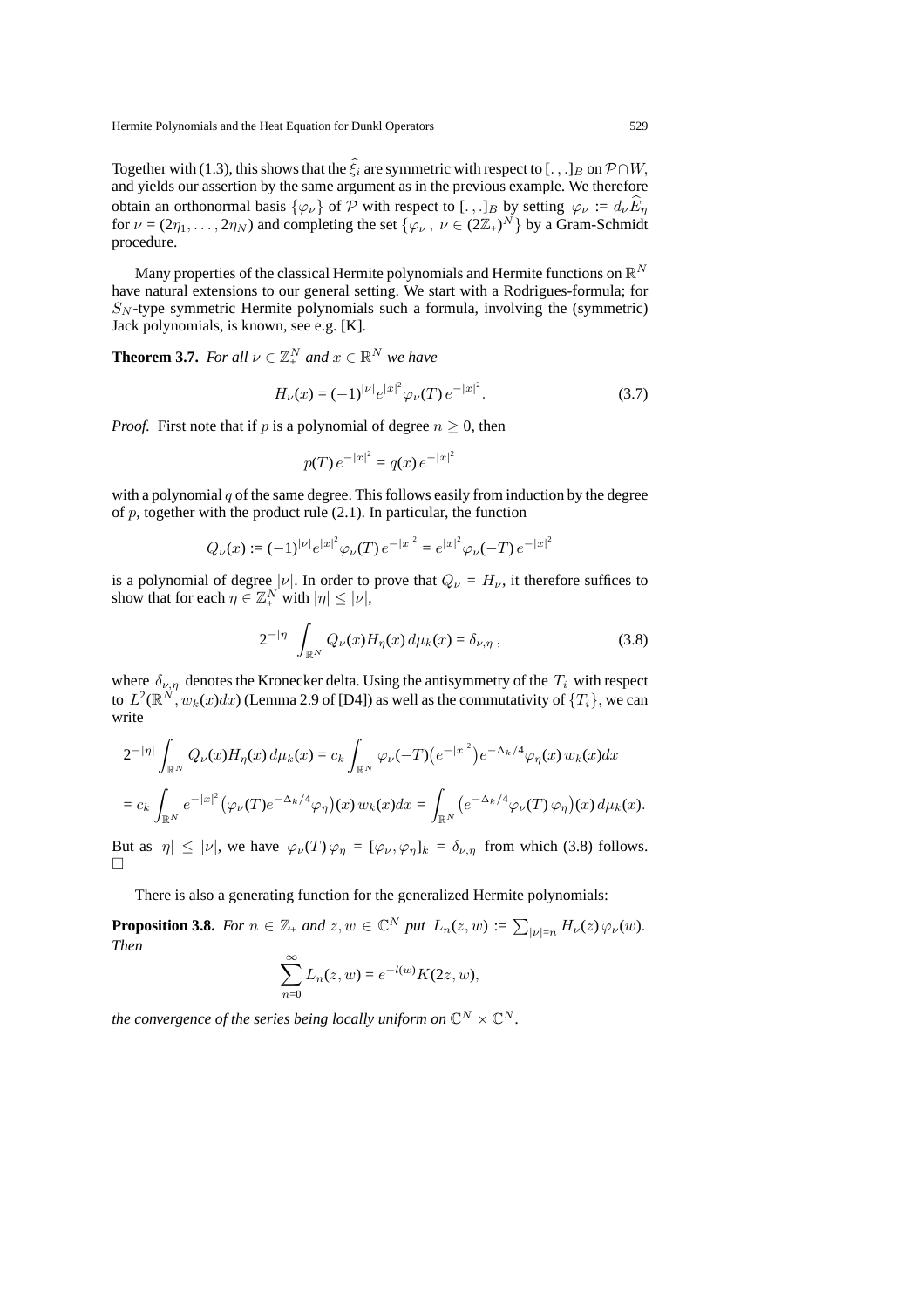*Proof.* Suppose first that  $z, w \in \mathbb{R}^N$ . By definition of the  $H_\nu$  and in view of formula  $(2.6)$  for  $\overrightarrow{K_n}$  we may write

$$
L_n(z, w) = 2^n e^{-\Delta_k^z/4} K_n(z, w) = 2^n \sum_{m=0}^{\lfloor n/2 \rfloor} \frac{(-1)^m}{4^m m!} l(w)^m K_{n-2m}(z, w)
$$

$$
= \sum_{m=0}^{\lfloor n/2 \rfloor} \frac{(-1)^m}{m!} l(w)^m K_{n-2m}(2z, w)
$$

for all  $n \in \mathbb{Z}_+$ . By analytic continuation, this holds for all  $z, w \in \mathbb{C}^N$  as well. Using estimation (2.4), one obtains

$$
S_n(z,w) := \sum_{m=0}^{\lfloor n/2 \rfloor} \frac{1}{m!} |l(w)|^m |K_{n-2m}(2z,w)| \leq \sum_{m=0}^{\lfloor n/2 \rfloor} \frac{1}{m!} |w|^{2m} \cdot \frac{|2z|^{n-2m} |w|^{n-2m}}{(n-2m)!}.
$$

If *n* is even, set  $k := n/2$  and estimate further as follows:

$$
S_n(z, w) \le \frac{|w|^{2k}}{k!} \sum_{m=0}^k {k \choose m} (2|z|^2)^{k-m} = \frac{1}{k!} (|w|^2 (1+2|z|^2))^{k}.
$$

A similar estimation holds if  $n$  is odd. This entails the locally uniform convergence of the series  $\sum_{n=0}^{\infty} L_n(z, w)$  on  $\mathbb{C}^N \times \mathbb{C}^N$ , and also that

$$
\sum_{n=0}^{\infty} L_n(z, w) = \sum_{n=0}^{\infty} \sum_{m=0}^{\infty} \frac{(-1)^m}{m!} l(w)^m K_{n-2m}(2z, w) \quad \text{(with } K_j := 0 \text{ for } j < 0)
$$
\n
$$
= \sum_{m=0}^{\infty} \frac{(-1)^m}{m!} l(w)^m \sum_{n=0}^{\infty} K_{n-2m}(2z, w) = e^{-l(w)} K(2z, w)
$$

for all  $z, w \in \mathbb{C}^N$ .  $\square$ 

Applying Lemma 2.1 to  $p = \varphi_{\nu}$  with  $c = -1/4$  and  $a = 1/\lambda$ , we obtain the following formula for the generalized Hermite polynomials:

**Lemma 3.9.** *For*  $\lambda \in \mathbb{C} \setminus \{0\}$ ,  $\nu \in \mathbb{Z}_{+}^{N}$  and  $x \in \mathbb{R}^{N}$ ,

$$
\left(\frac{\lambda}{2}\right)^{|\nu|} H_{\nu}\left(\frac{x}{\lambda}\right) = \left(e^{-\lambda^2 \Delta_k/4} \varphi_{\nu}\right)(x).
$$

**Proposition 3.10.** *The generalized Hermite functions*  $\{h_{\nu}, \nu \in \mathbb{Z}_{+}^{N}\}\$  *are a basis of eigenfunctions of the Dunkl transform*  $\mathcal{D}_k$  *on*  $L^2(\mathbb{R}^N, w_k(x)dx)$ *, satisfying* 

$$
\mathcal{D}_k(h_\nu) = 2^{\gamma + N/2} c_k^{-1} (-i)^{|\nu|} h_\nu.
$$

*Proof.* We use Prop. 2.1 from [D4], which says that for all  $p \in \mathcal{P}$  and  $z \in \mathbb{C}^N$ ,

$$
\frac{c_k}{2^{\gamma + N/2}} \int_{\mathbb{R}^N} e^{-\Delta_k/2} p(x) K(x, z) w_k(x) e^{-|x|^2/2} dx = e^{l(z)/2} p(z). \tag{3.9}
$$

Here again,  $l(z) = \sum_{i=1}^{N} z_i^2$ . Let  $p_{\nu}(x) := e^{\Delta_k/2} H_{\nu}(x)$ . In view of (3.9) we can write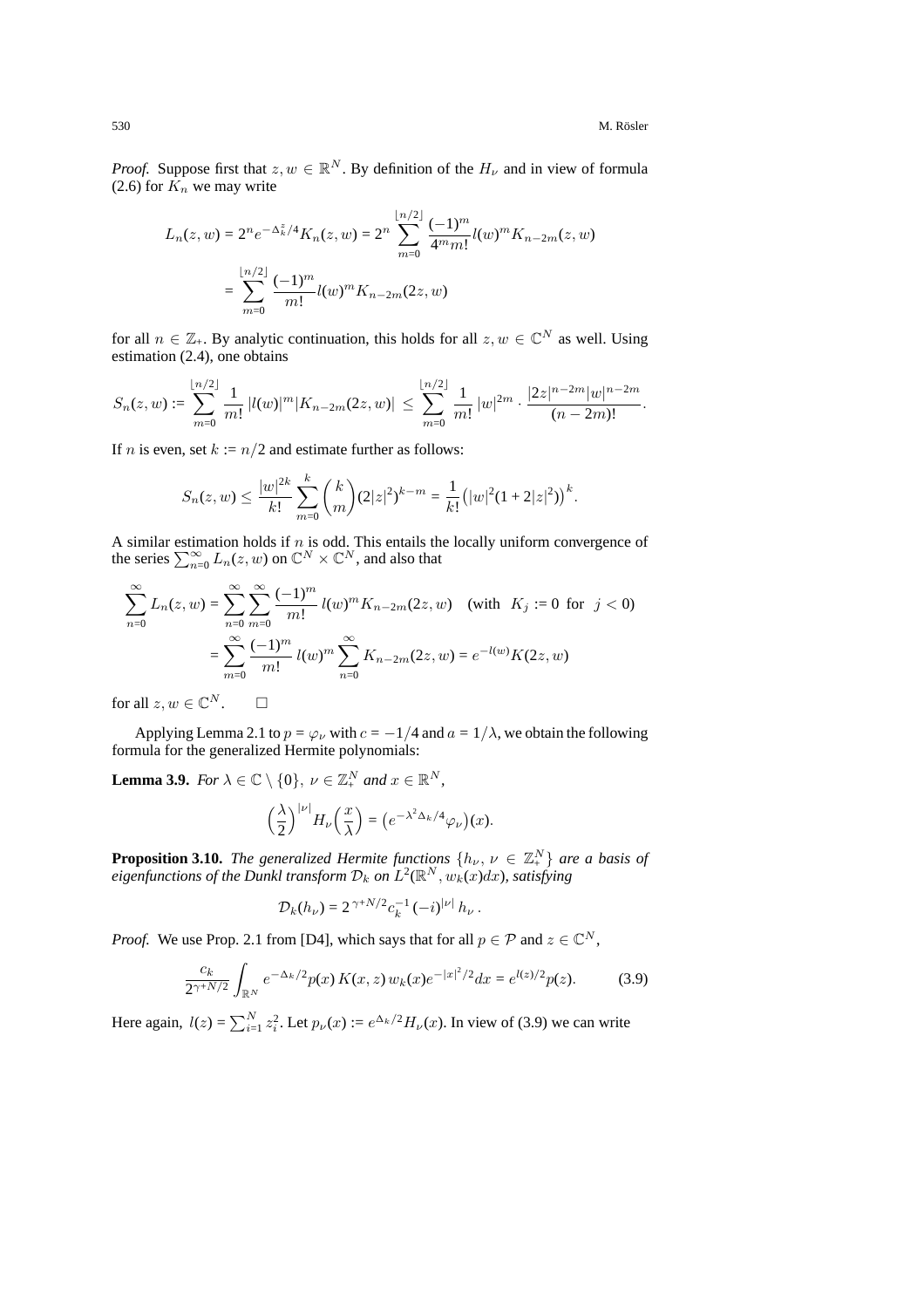$$
\mathcal{D}_k(h_\nu)(\xi) = \int_{\mathbb{R}^N} H_\nu(x) K(-i\xi, x) w_k(x) e^{-|x|^2/2} dx = 2^{\gamma + N/2} c_k^{-1} e^{-|\xi|^2/2} p_\nu(-i\xi)
$$

for all  $\xi \in \mathbb{R}^N$ . By definition of  $H_\nu$  we have  $p_\nu(x) = 2^{|\nu|} e^{\Delta_k/4} \varphi_\nu(x)$ . So we arrive at

$$
\mathcal{D}_k(h_\nu)(\xi) = 2^{\gamma + N/2} c_k^{-1} e^{-|\xi|^2/2} 2^{|\nu|} (e^{\Delta_k/4} \varphi_\nu)(-i\xi).
$$

Application of Lemma 3.9 with  $\lambda = -i$  now yields that  $(e^{\Delta_k/4}\varphi_\nu)(-i\xi)$  = (*−*i/2)*|ν<sup>|</sup>* H*ν*(ξ), hence

$$
\mathcal{D}_k(h_\nu)(\xi) = 2^{\gamma + N/2} c_k^{-1} (-i)^{|\nu|} h_\nu(\xi).
$$

 $\Box$ 

We finish this section with a Mehler-type formula for the generalized Hermite polynomials. For this, we need the following integral representation:

**Lemma 3.11.** *For all*  $x, y \in \mathbb{R}^N$  *and*  $\nu \in \mathbb{Z}_+^N$  *we have* 

$$
e^{-|x|^2}H_{\nu}(x) = 2^{|\nu|} \int_{\mathbb{R}^N} K(x, -2iy) \, \varphi_{\nu}(iy) \, d\mu_k(y).
$$

*Proof.* A short calculation, using again relation (2.2), shows that for homogeneous polynomials  $p$  formula (3.9) may be rewritten as

$$
\int_{\mathbb{R}^N} e^{-\Delta_k/4} p(x) K(x, 2z) d\mu_k(x) = e^{l(z)} p(z) \quad (z \in \mathbb{C}^N). \tag{3.10}
$$

By linearity, this holds for all  $p \in \mathcal{P}$ . Lemma 3.9 with  $\lambda = i$  further shows that

$$
e^{\Delta_k/4}\varphi_{\nu}(x) = \left(\frac{i}{2}\right)^{\nu/2}H_{\nu}(-ix).
$$

As  $\varphi_{\nu}$  is homogeneous of degree  $|\nu|$ , we thus can write  $\varphi_{\nu}(2iy) = (-i)^{|\nu|} e^{-\Delta_k/4} H_{\nu}^*(y)$ with  $H^*_{\nu}(y) = H_{\nu}(iy)$ . From (3.10) it now follows that

$$
\int_{\mathbb{R}^N} K(x, -2iy) \varphi_{\nu}(2iy) d\mu_k(y) = e^{-|x|^2} H_{\nu}^*(-ix),
$$

which yields the assertion.

**Theorem 3.12.** (Mehler-formula for the  $H_\nu$ ). *For*  $r \in \mathbb{C}$  *with*  $|r| < 1$  *and all*  $x, y \in \mathbb{R}^N$ ,

$$
\sum_{\nu \in \mathbb{Z}_+^N} \frac{H_{\nu}(x)H_{\nu}(y)}{2^{|\nu|}} r^{|\nu|} = \frac{1}{(1-r^2)^{\gamma + N/2}} \exp \left\{-\frac{r^2(|x|^2 + |y|^2)}{1-r^2}\right\} K\left(\frac{2rx}{1-r^2}, y\right).
$$

*Proof.* Consider the integral

$$
M(x, y, r) :=
$$
  

$$
c_k^2 \int_{\mathbb{R}^N \times \mathbb{R}^N} K(-2rz, v) K(-2iz, x) K(-2iv, y) w_k(z) w_k(v) e^{-(|z|^2 + |v|^2)} d(z, v).
$$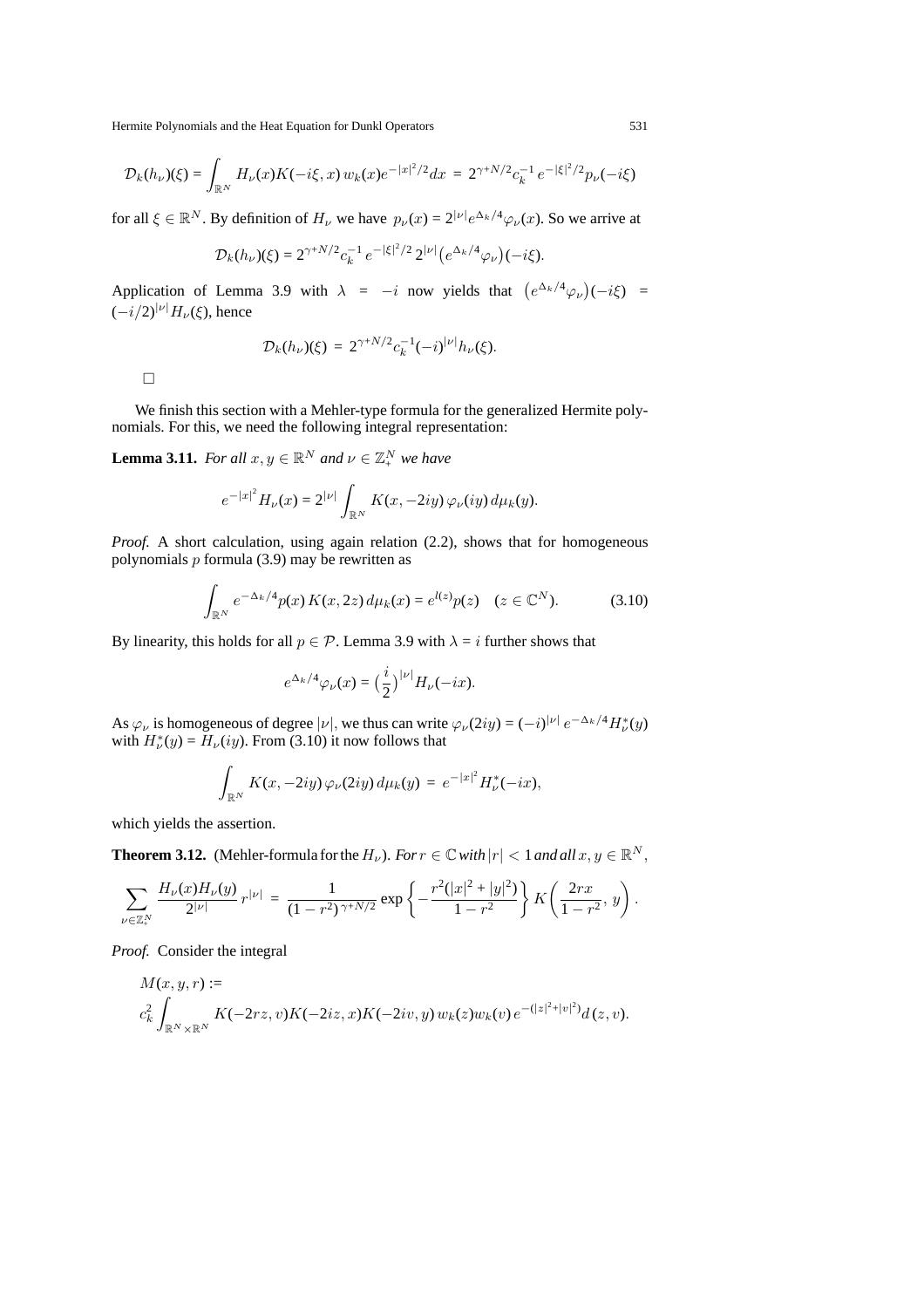The bounds (2.4) and (2.5) on K assure that it converges for all  $r \in \mathbb{C}$  with  $|r| < 1$  and all  $x, y \in \mathbb{R}^N$ . Now write  $K(-2rz, v) = \sum_{n=0}^{\infty} (2r)^n K_n(iz, iv)$  in the integral above. As

$$
\sum_{n=0}^{\infty} |2r|^n |K_n(iz, iv)| \le e^{2|r||z||v|},
$$

the dominated convergence theorem yields that

$$
M(x, y, r) = \sum_{n=0}^{\infty} (2r)^n \int_{\mathbb{R}^N} \int_{\mathbb{R}^N} K_n(iz, iv) K(-2iz, x) K(-2iv, y) d\mu_k(z) d\mu_k(v)
$$
  
= 
$$
\sum_{n=0}^{\infty} (2r)^n \sum_{|\nu|=n} \left( \int_{\mathbb{R}^N} K(-2iz, x) \varphi_{\nu}(iz) d\mu_k(z) \right) \left( \int_{\mathbb{R}^N} K(-2iv, y) \varphi_{\nu}(iv) d\mu_k(v) \right).
$$

From the above lemma we thus obtain

$$
M(x, y, r) = e^{-(|x|^2 + |y|^2)} \sum_{\nu \in \mathbb{Z}_+^N} r^{|\nu|} \frac{H_{\nu}(x) H_{\nu}(y)}{2^{|\nu|}},
$$
(3.11)

and this series, as a power series in r, converges absolutely for all  $x, y \in \mathbb{R}^N$ . On the other hand, iterated integration and repeated application of formula (2.3) and the reproducing formula (2.8) show that for real r with  $|r| < 1$  we have

$$
M(x, y, r) = c_k \int_{\mathbb{R}^N} \left( \int_{\mathbb{R}^N} K(-2rz, v) K(-2iy, v) d\mu_k(v) \right) K(-2iz, x) e^{-|z|^2} w_k(z) dz
$$
  
\n
$$
= c_k e^{-|y|^2} \int_{\mathbb{R}^N} e^{(r^2-1)|z|^2} K(2iry, z) K(-2ix, z) w_k(z) dz
$$
  
\n
$$
= c_k (1 - r^2)^{-(\gamma + N/2)} e^{-|y|^2} \int_{\mathbb{R}^N} e^{-|u|^2} K\left(u, \frac{2iry}{\sqrt{1-r^2}}\right) K\left(u, \frac{-2ix}{\sqrt{1-r^2}}\right) w_k(u) du
$$
  
\n
$$
= (1 - r^2)^{-(\gamma + N/2)} \exp\left\{-\frac{|x|^2 + |y|^2}{1-r^2}\right\} K\left(\frac{2rx}{1-r^2}, y\right).
$$

By analytic continuation, this holds for  $\{r \in \mathbb{C} : |r| < 1\}$  as well. Together with (3.11), this finishes the proof.  $\square$ 

# **4. The Heat Equation for Dunkl Operators**

As before, let  $\Delta_k$  denote the generalized Laplacian associated with some finite reflection group G on  $\mathbb{R}^N$  and a multiplicity function  $k \geq 0$  on its root system R. Recall that its action on  $C^2(\mathbb{R}^N)$  is given by

$$
\Delta_k f = \Delta f + 2 \sum_{\alpha \in R_+} k(\alpha) \, \delta_\alpha f \,,
$$

where

$$
\delta_{\alpha} f(x) = \frac{\langle \nabla f(x), \alpha \rangle}{\langle \alpha, x \rangle} - \frac{f(x) - f(\sigma_{\alpha} x)}{\langle \alpha, x \rangle^2}.
$$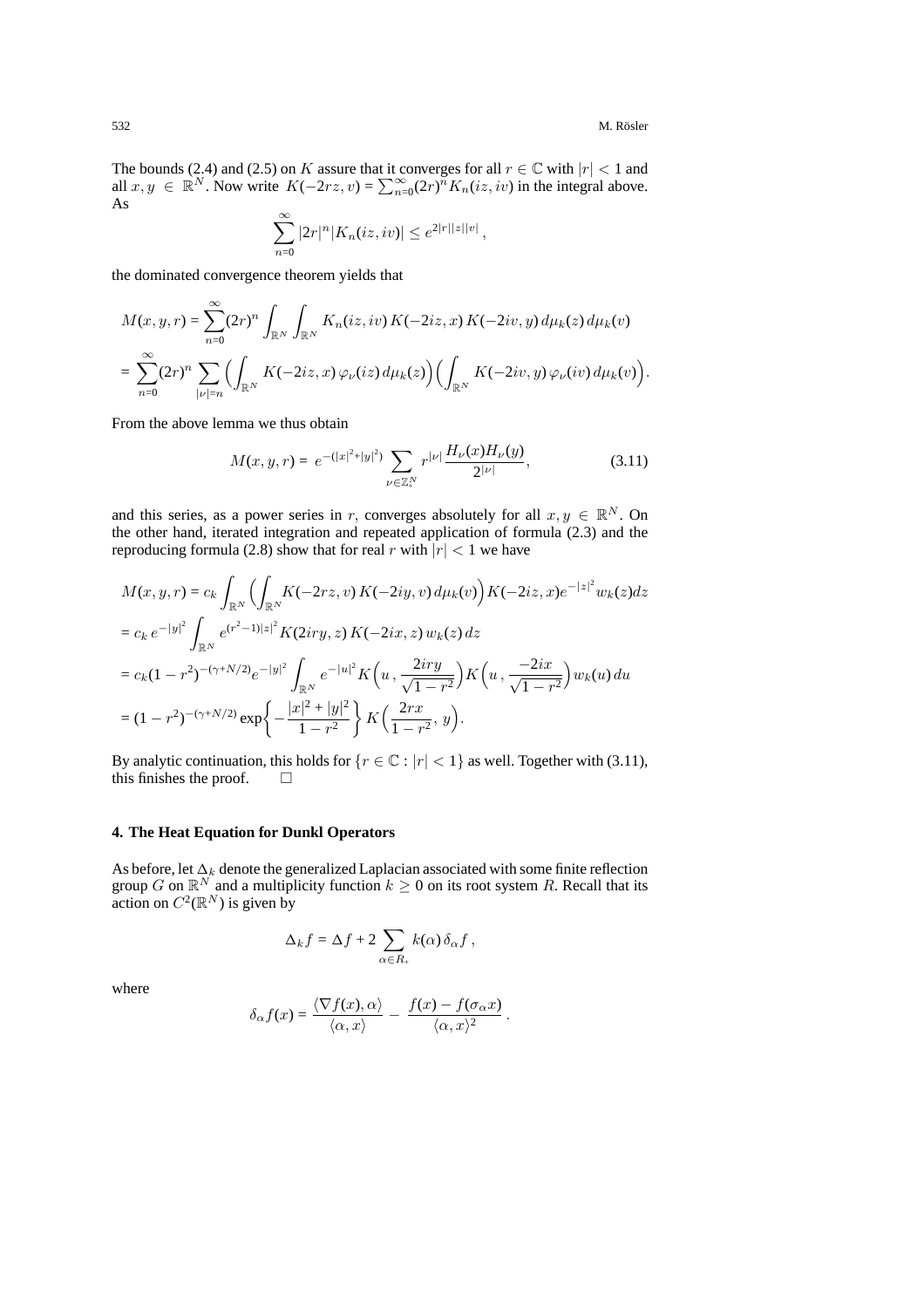Its action may as well be restricted to  $C^2(\Omega)$ , where  $\Omega \subset \mathbb{R}^N$  is open and invariant under the group operation of G. We call a function  $f \in C^2(\Omega)$  k-subharmonic on  $\Omega$ , if  $\Delta_k f \geq 0$  on  $\Omega$ .

The generalized Laplacian satisfies the following maximum principle, which will be important later on:

**Lemma 4.1.** *Let*  $\Omega \subseteq \mathbb{R}^N$  *be open and G*-invariant. If a real-valued function  $f \in C^2(\Omega)$ *attains an absolute maximum at*  $x_0 \in \Omega$ *, i.e.*  $f(x_0) = \sup_{x \in \Omega} f(x)$ *, then* 

$$
\Delta_k f(x_0) \leq 0.
$$

*Proof.* Let  $D^2 f(x)$  denote the Hessian of f in  $x \in \Omega$ . The given situation enforces that  $\nabla f(x_0) = 0$  and  $D^2 f(x_0)$  is negative semi-definite; in particular,  $\Delta f(x_0) \leq 0$ . Moreover,  $f(x_0) \ge f(\sigma_\alpha x_0)$  for all  $\alpha \in R$ , so the statement is obvious in the case that  $\langle \alpha, x_0 \rangle \ne 0$ for all  $\alpha \in R$ . If  $\langle \alpha, x_0 \rangle = 0$  for some  $\alpha \in R$ , we have to argue more carefully: Choose an open ball  $B \subseteq \Omega$  with center  $x_0$ . Then  $\sigma_\alpha x \in B$  for  $x \in B$ , and  $\sigma_\alpha x - x = -\langle \alpha, x \rangle \alpha$ . Now Taylor's formula yields

$$
f(\sigma_\alpha x) - f(x) = -\langle \alpha, x \rangle \langle \nabla f(x), \alpha \rangle + \frac{1}{2} \langle \alpha, x \rangle^2 \alpha^t D^2 f(\xi) \alpha,
$$

with some  $\xi$  on the line segment between x and  $\sigma_\alpha x$ . It follows that for  $x \in B$  with  $\langle \alpha, x \rangle \neq 0$  we have  $\delta_{\alpha} f(x) = \frac{1}{2} \alpha^t D^2 f(\xi) \alpha$ . Passing to the limit  $x \to x_0$  now leads to  $\delta_{\alpha} f(x_0) = \frac{1}{2} \alpha^t D^2 f(x_0) \alpha \leq 0$ , which finishes the proof.  $\square$ 

At this stage it is not much effort to gain a weak maximum principle for  $k$ subharmonic functions on bounded,  $G$ -invariant subsets of  $\mathbb{R}^N$ , which we want to include here before passing over to the heat equation. Its range of validity is quite general, in contrast to the strong maximum principle in  $[D1]$ , which is restricted to  $k$ -harmonic polynomials on the unit ball. Our proof follows the classical one for the usual Laplacian, as it can be found e.g. in [J].

**Theorem 4.2.** *Let*  $\Omega \subset \mathbb{R}^N$  *be open, bounded and G-invariant, and let*  $f \in C^2(\Omega) \cap$  $C(\overline{\Omega})$  be real-valued and k-subharmonic on  $\Omega$ . Then

$$
\max \frac{1}{\Omega}(f) = \max \frac{\partial \Omega}{\partial f}.
$$

*Proof.* Fix  $\epsilon > 0$  and put  $g := f + \epsilon |x|^2$ . A short calculation gives  $\Delta_k(|x|^2) = 2N + 4\gamma >$ 0. Hence  $\Delta_k g > 0$  on  $\Omega$ , and Lemma 4.1 shows that g cannot achieve its maximum on  $\overline{\Omega}$  at any  $x_0 \in \Omega$ . It follows that

$$
\max_{\overline{\Omega}} (f + \epsilon |x|^2) = \max_{\partial \Omega} (f + \epsilon |x|^2)
$$

for each  $\epsilon > 0$ . Consequently,

$$
\max \frac{\alpha}{\Omega}(f) + \epsilon \min \frac{\alpha}{\Omega}|x|^2 \leq \max \frac{\partial \Omega}{\partial x}(f) + \epsilon \max \frac{\partial \Omega}{\partial x}|x|^2.
$$

The assertion now follows with  $\epsilon \to 0$ .  $\Box$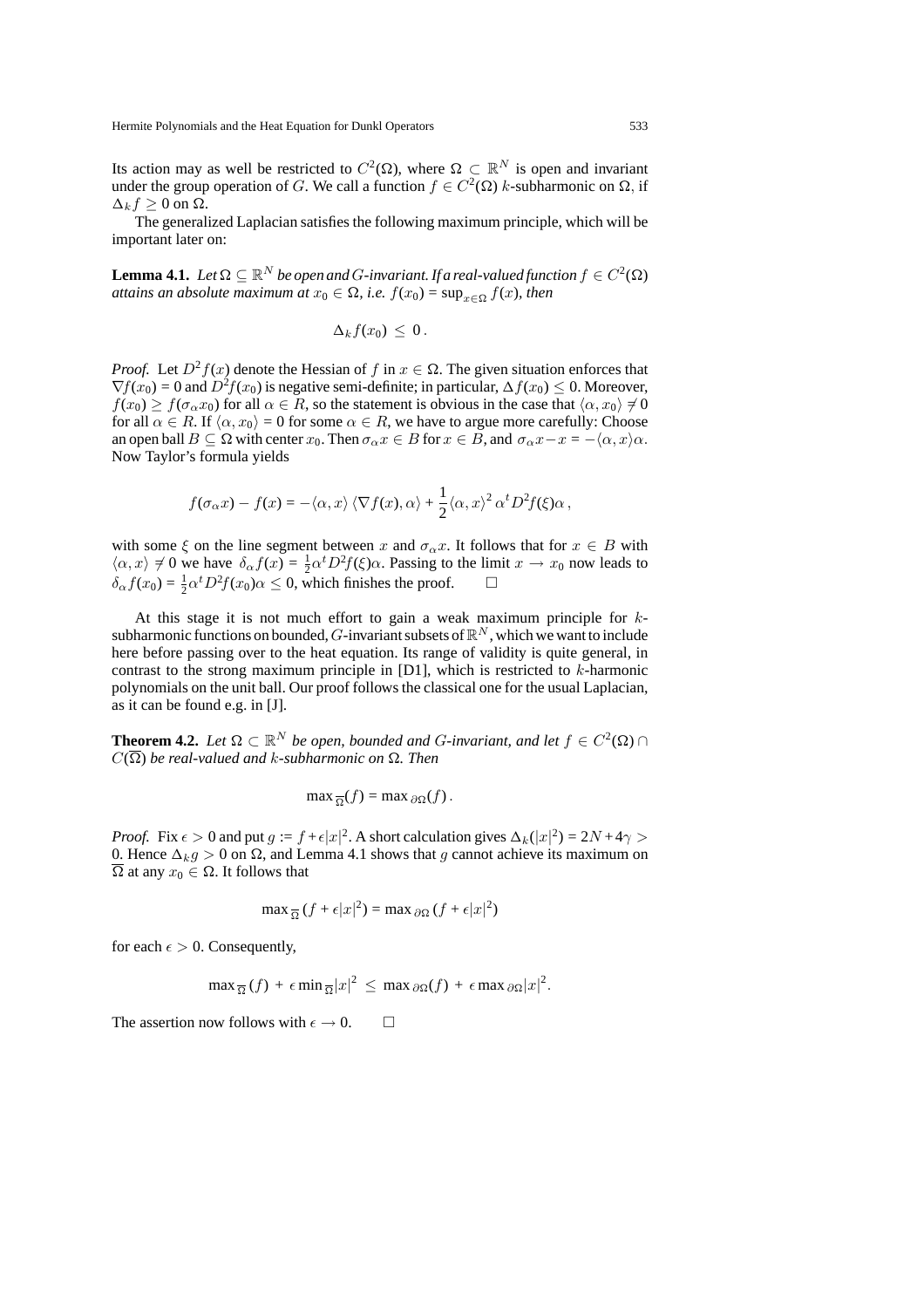In this section we consider the generalized heat operator

$$
H_k := \Delta_k - \partial_t
$$

on function spaces  $C^2(\Omega \times (0,T))$ , where  $T > 0$  and  $\Omega \subseteq \mathbb{R}^N$  is open and *G*-invariant. Among the variety of initial- and boundary value problems which may be posed for H*<sup>k</sup>* in analogy to the corresponding classical problems, we here focus on the homogeneous Cauchy problem: Find  $u \in C^2(\mathbb{R}^N \times (0,T))$  which is continuous on  $\mathbb{R}^N \times [0,T]$  and satisfies

$$
\begin{cases}\nH_k u = 0 & \text{on } \mathbb{R}^N \times (0, T), \\
u(. , 0) = f \in C_b(\mathbb{R}^N).\n\end{cases} \tag{4.1}
$$

First of all, let us note some basic solutions of the generalized heat equation  $H_k u = 0$ . Again we set  $\gamma := \sum_{\alpha \in R_+} k(\alpha) \geq 0$ .

**Lemma 4.3.** *For parameters*  $a \geq 0$  *and*  $b \in \mathbb{R} \setminus \{0\}$ *, the function* 

$$
u(x,t) = \frac{1}{(a - bt)^{\gamma + N/2}} \exp\left\{\frac{b|x|^2}{4(a - bt)}\right\}
$$

*solves*  $H_k u = 0$  *on*  $\mathbb{R}^N \times (-\infty, a/b)$  *in case*  $b > 0$ *, and on*  $\mathbb{R}^N \times (a/b, \infty)$  *in case*  $b < 0$ .

*Proof.* The product rule (2.1) together with  $\sum_{i=1}^{N} T_i x_i = N + 2\gamma$  shows that for each  $\lambda > 0$ ,

$$
\Delta_k(e^{\lambda|x|^2}) = \sum_{i=1}^N T_i(2\lambda x_i e^{\lambda|x|^2}) = 2\lambda (N + 2\gamma + 2\lambda|x|^2) e^{\lambda|x|^2}.
$$

From this the statement is obtained readily by a short calculation.  $\Box$ 

In particular, the function

$$
F_k(x,t) = \frac{M_k}{t^{\gamma + N/2}} e^{-|x|^2/4t}, \quad \text{with} \quad M_k = 4^{-\gamma - N/2} c_k,
$$

is a solution of the heat equation  $H_ku = 0$  on  $\mathbb{R}^N\times(0,\infty).$  It generalizes the fundamental solution for the classical heat equation  $\Delta u - \partial_t u = 0$ , which is given by  $F_0(x, t) =$  $(4\pi t)^{-N/2}e^{-|x|^2/4t}$ . The normalization constant  $M_k$  is chosen such that

$$
\int_{\mathbb{R}^N} F_k(x,t) \, w_k(x) dx = 1 \quad \text{for all } t > 0.
$$

In order to solve the Cauchy problem (4.1), it suggests itself to apply Fourier transform methods – in our case, the Dunkl transform – under suitable decay assumptions on the initial data f. In fact, in the classical case  $k = 0$  a bounded solution of (4.1) is obtained by convolving  $f$  with the fundamental solution  $F_0$ , and its uniqueness is a consequence of a well-known maximum principle for the heat operator. It is not much effort to extend this maximum principle to the generalized heat operator  $H_k$  in order to obtain uniqeness results; we shall do this in Prop. 4.12 and Theorem 4.13 at the end of this section. However, in our general situation it is not known whether there exists a reasonable convolution structure on  $\mathbb{R}^N$  matching the action of the Dunkl transform  $\mathcal{D}_k$ , i.e. making it a homomorphism on suitable function spaces. In the one-dimensional case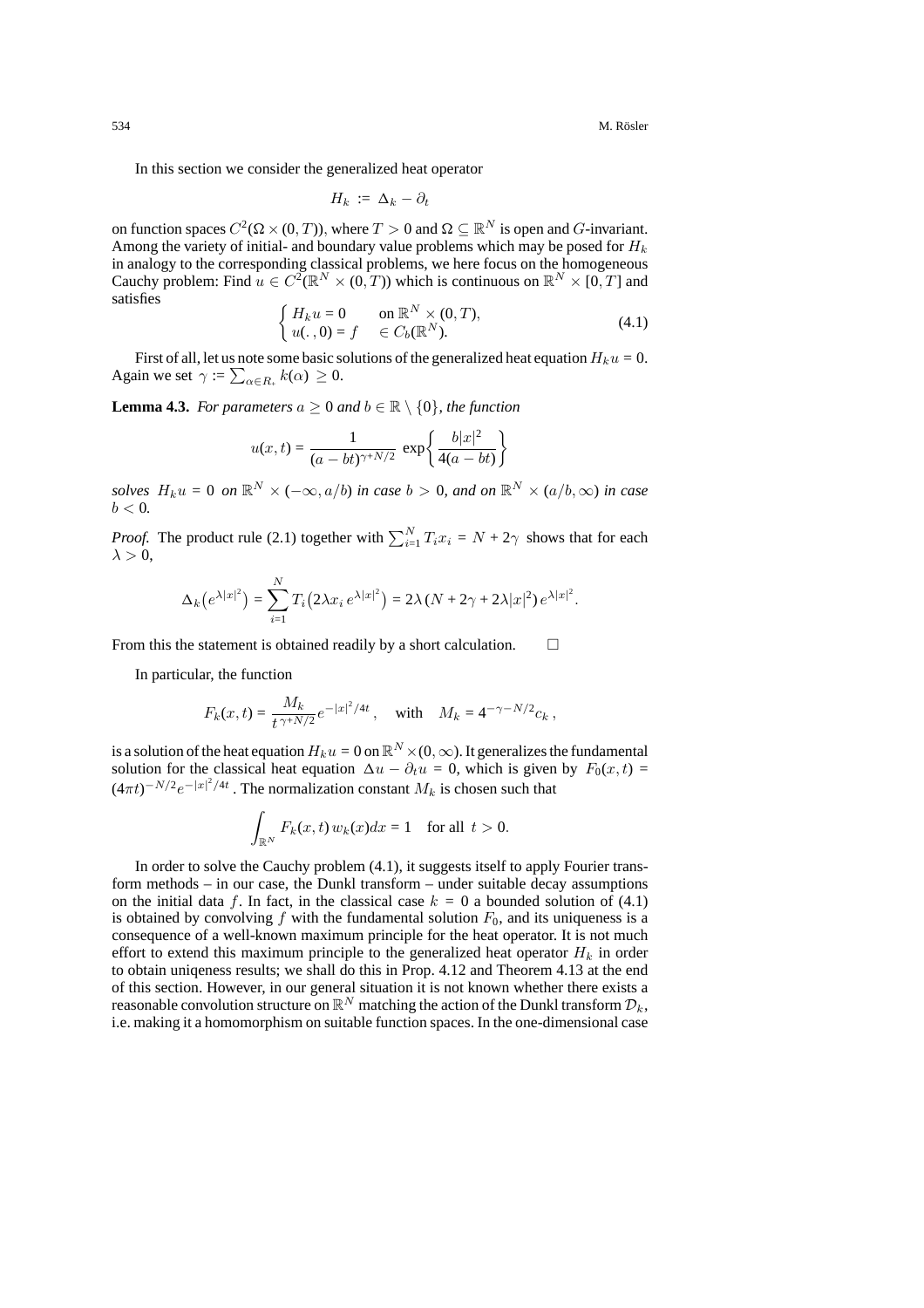this is true: there is a  $L^1$ -convolution algebra associated with the reflection group  $\mathbb{Z}_2$  on R and the multiplicity parameter  $k = \mu \geq 0$ ; this convolution enjoys many properties of a group convolution. It is studied in [R] (see also [R-V and Ros].

In the N-dimensional case, we may introduce the notion of a generalized translation at least on the Schwartz space  $\mathcal{S}(\mathbb{R}^N)$  (and similar on  $L^2(\mathbb{R}^N, w_k(x)dx)$ ), as follows:

$$
L_k^y f(x) \coloneqq \frac{c_k^2}{4^{\gamma + N/2}} \int_{\mathbb{R}^N} \mathcal{D}_k f(\xi) \, K(ix, \xi) K(iy, \xi) \, w_k(\xi) d\xi; \quad y \in \mathbb{R}^N, \ f \in \mathcal{S}(\mathbb{R}^N). \tag{4.2}
$$

Note that in case  $k = 0$ , we simply have  $L_0^y f(x) = f(x+y)$ , while in the one-dimensional case, (4.2) matches the above-mentioned convolution structure on R. Clearly,  $L_k^y f(x) =$  $L_k^x f(y)$ ; moreover, the inversion theorem for the Dunkl transform assures that  $\tilde{L_k^y} f = f$ for  $y = 0$  and  $\mathcal{D}_k(L_k^y f)(\xi) = K(iy, \xi) \mathcal{D}_k f(\xi)$ . From this it is not hard to see (by use of the bounds (2.7)) that  $L_k^y f$  belongs to  $\mathcal{S}(\mathbb{R}^N)$  again.

Let us now consider the "fundamental solution"  $F_k(.,t)$  for  $t > 0$ . A short calculation, using Prop. 3.10 or Lemma 4.11 of [dJ], shows that

$$
(\mathcal{D}_k F_k)(\xi, t) = e^{-t|\xi|^2}.
$$
\n(4.3)

By use of the reproducing formula (2.8) one therefore obtains from 4.2 the representation

$$
L_k^{-y} F_k(x,t) = \frac{M_k}{t^{\gamma + N/2}} e^{-(|x|^2 + |y|^2)/4t} K\left(\frac{x}{\sqrt{2t}}, \frac{y}{\sqrt{2t}}\right).
$$
 (4.4)

**Definition 4.4.** *The generalized heat kernel*  $\Gamma_k$  *is given by* 

$$
\Gamma_k(x,y,t)\coloneqq \frac{M_k}{t^{\gamma+N/2}}\, e^{-(|x|^2+|y|^2)/4t}\, K\Big(\frac{x}{\sqrt{2t}},\frac{y}{\sqrt{2t}}\Big),\quad x,y\in\mathbb{R}^N,\ t>0.
$$

**Lemma 4.5.** *The heat kernel*  $\Gamma_k$  *has the following properties on*  $\mathbb{R}^N \times \mathbb{R}^N \times (0, \infty)$ *:* 

(1) 
$$
\Gamma_k(x, y, t) = \frac{c_k^2}{4^{\gamma + N/2}} \int_{\mathbb{R}^N} e^{-t|\xi|^2} K(ix, \xi) K(-iy, \xi) w_k(\xi) d\xi.
$$

- (2) *For fixed*  $y \in \mathbb{R}^N$ *, the function*  $u(x,t) := \Gamma_k(x, y, t)$  *solves the generalized heat equation*  $H_k u = 0$  *on*  $\mathbb{R}^N \times (0, \infty)$ .
- $(3)$ R*<sup>N</sup>*  $\Gamma_k(x, y, t)$   $w_k(x)dx = 1$ .  $(|4)$   $|\Gamma_k(x, y, t)| \leq \frac{M_k}{t^{\gamma + N/2}} e^{-(|x| - |y|)^2/4t}$ .

*Proof.* (1) is clear from the above derivation. For (2), remember that  $\Delta_k^x K(ix, \xi) =$  $-|\xi|^2 K(ix, \xi)$ . Hence the assertion follows at once from representation (1) by taking the differentiations under the integral. This is justified by the decay properties of the integrand and its derivatives in question (use estimation (2.7) for the partial derivatives of  $K(ix, \xi)$  with respect to x.) To obtain (3), we employ formula (4.4) as well as (4.2) and write

$$
\int_{\mathbb{R}^N} \Gamma_k(x, y, t) w_k(x) dx = \mathcal{D}_k(L_k^{-y} F_k)(0, t) = K(-iy, 0)(\mathcal{D}_k F_k)(0, t) = 1.
$$

Finally, (4) is a consequence of the estimate (2.4) for  $K$ .  $\Box$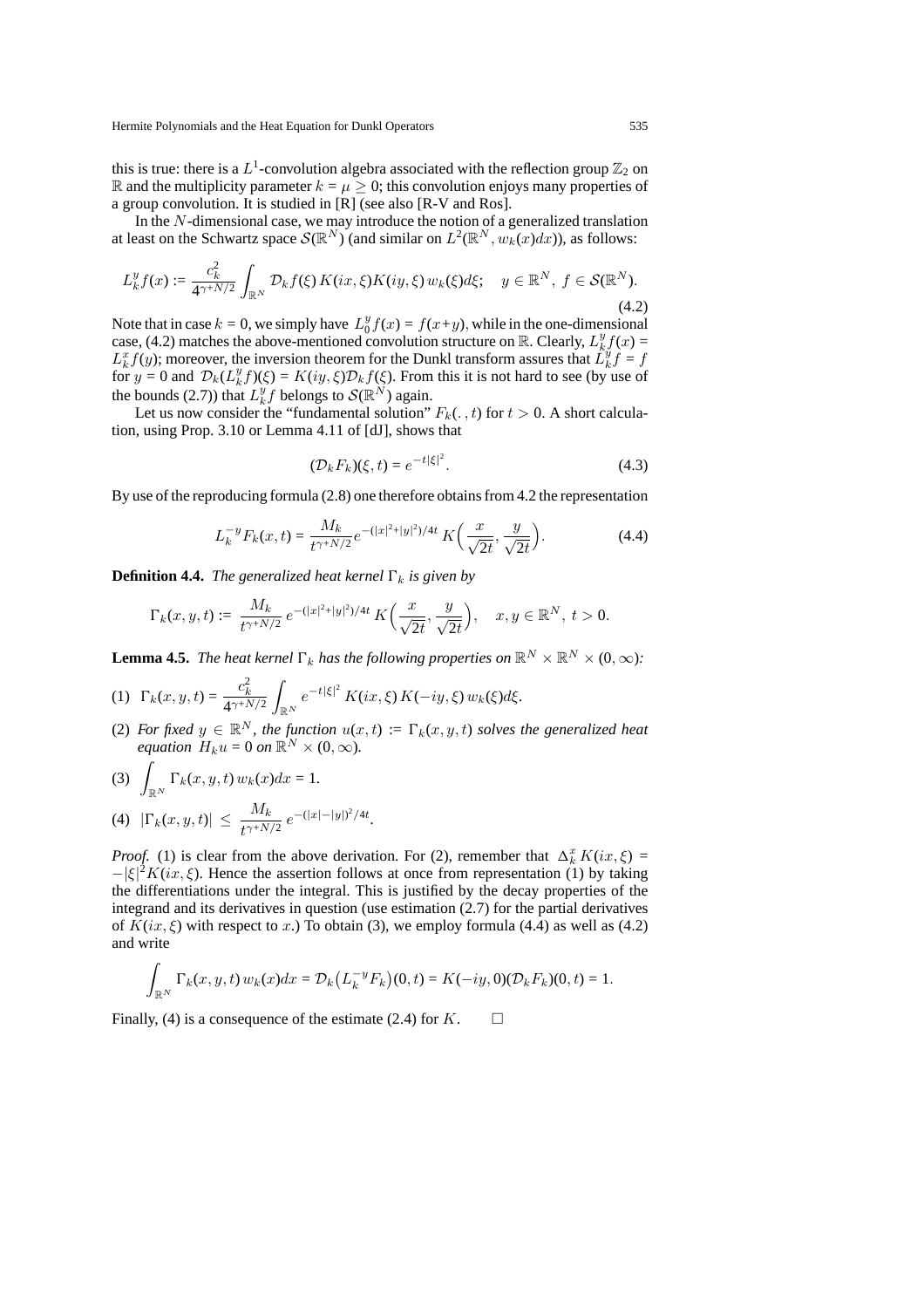- *Remarks.* 1. For integer-valued multiplicity functions, Berest and Molchanov [B-M] constructed the heat kernel for the  $G$ -invariant part of  $H_k$  (in a conjugated version) by shift-operator techniques.
- 2. In contrast to the classical case, it is not yet clear at this stage that the kernel  $\Gamma_k$  is generally nonnegative. In fact, it is still an open conjecture that the function  $K(iy,.)$ is positive-definite on  $\mathbb{R}^N$  for each  $y \in \mathbb{R}^N$  (cf. the remarks in [dJ and D3]. This would imply a Bochner-type integral representation of  $K(iy, .)$  and positivity of K on  $\mathbb{R}^N \times \mathbb{R}^N$  as an immediate consequence. In the one-dimensional case this conjecture is true, and the Bochner-type integral representation is explicitly known (see [Ros or R]. By one-parameter semigroup techniques, it will however soon turn out that  $K$  is at least positive on  $\mathbb{R}^N \times \mathbb{R}^N$ .

**Definition 4.6.** *For*  $f \in C_b(\mathbb{R}^N)$  *and*  $t \geq 0$  *set* 

$$
H(t)f(x) := \begin{cases} \int_{\mathbb{R}^N} \Gamma_k(x, y, t) f(y) w_k(y) dy & \text{if } t > 0, \\ f(x) & \text{if } t = 0. \end{cases}
$$
(4.5)

Part (4) of Lemma 4.5 assures that for each  $t \geq 0$ ,  $H(t)f$  is well-defined and continuous on  $\mathbb{R}^N$ . It provides a natural candidate for the solution to our Cauchy problem. Indeed, when restricting to initial data from the Schwartz space  $\mathcal{S}(\mathbb{R}^N)$ , we easily obtain the following:

**Theorem 4.7.** *Suppose that*  $f \in \mathcal{S}(\mathbb{R}^N)$ *. Then*  $u(x,t) := H(t)f(x)$ *,*  $(x,t) \in \mathbb{R}^N \times$ [0, *∞*), *solves the Cauchy-problem (4.1) for each* T > 0*. Morover, it has the following properties:*

- (i)  $H(t)f \in \mathcal{S}(\mathbb{R}^N)$  *for each*  $t > 0$ *.*
- (ii)  $H(t + s) f = H(t)H(s)f$  *for all*  $s, t \geq 0$ *.*
- (iii)  $\|H(t)f f\|_{\infty, \mathbb{R}^N} \to 0$  *with*  $t \to 0$ .

*Proof.* Using formula (1) of Lemma 4.5 and Fubini's theorem, we can write

$$
u(x,t) = H(t)f(x)
$$
  
\n
$$
= \frac{c_k^2}{4^{\gamma+N/2}} \int_{\mathbb{R}^N} \int_{\mathbb{R}^N} K(ix,\xi)K(-iy,\xi) e^{-t|\xi|^2} f(y) w_k(\xi) w_k(y) d\xi dy
$$
  
\n
$$
= \frac{c_k^2}{4^{\gamma+N/2}} \int_{\mathbb{R}^N} e^{-t|\xi|^2} \mathcal{D}_k f(\xi) K(ix,\xi) w_k(\xi) d\xi
$$
(4.6)

for all  $t > 0$ . (Remember that  $\mathcal{S}(\mathbb{R}^N)$  is invariant under the Dunkl transform.) This makes clear that (i) is satisfied. As before, it is seen that differentiations may be taken under the integral in (4.6), and that  $H_k u = 0$  on  $\mathbb{R}^N \times (0, \infty)$ . Moreover, in view of the inversion theorem for the Dunkl transform,  $(4.6)$  holds for  $t = 0$  as well. Using (2.5), we thus obtain the estimation

$$
||H(t)f - f||_{\infty, \mathbb{R}^N} \leq \sqrt{|G|} \frac{c_k^2}{4^{\gamma + N/2}} \int_{\mathbb{R}^N} |\mathcal{D}_k f(\xi)| (1 - e^{-t|\xi|^2}) w_k(\xi) d\xi,
$$

and this integral tends to 0 with  $t \to 0$ . This yields (iii). In particular, it follows that u is continuous on  $\mathbb{R}^N \times [0, \infty)$ . To prove (ii), note that  $\mathcal{D}_k(H(t)f)(\xi) = e^{-t|\xi|^2} \mathcal{D}_k f(\xi)$ . Therefore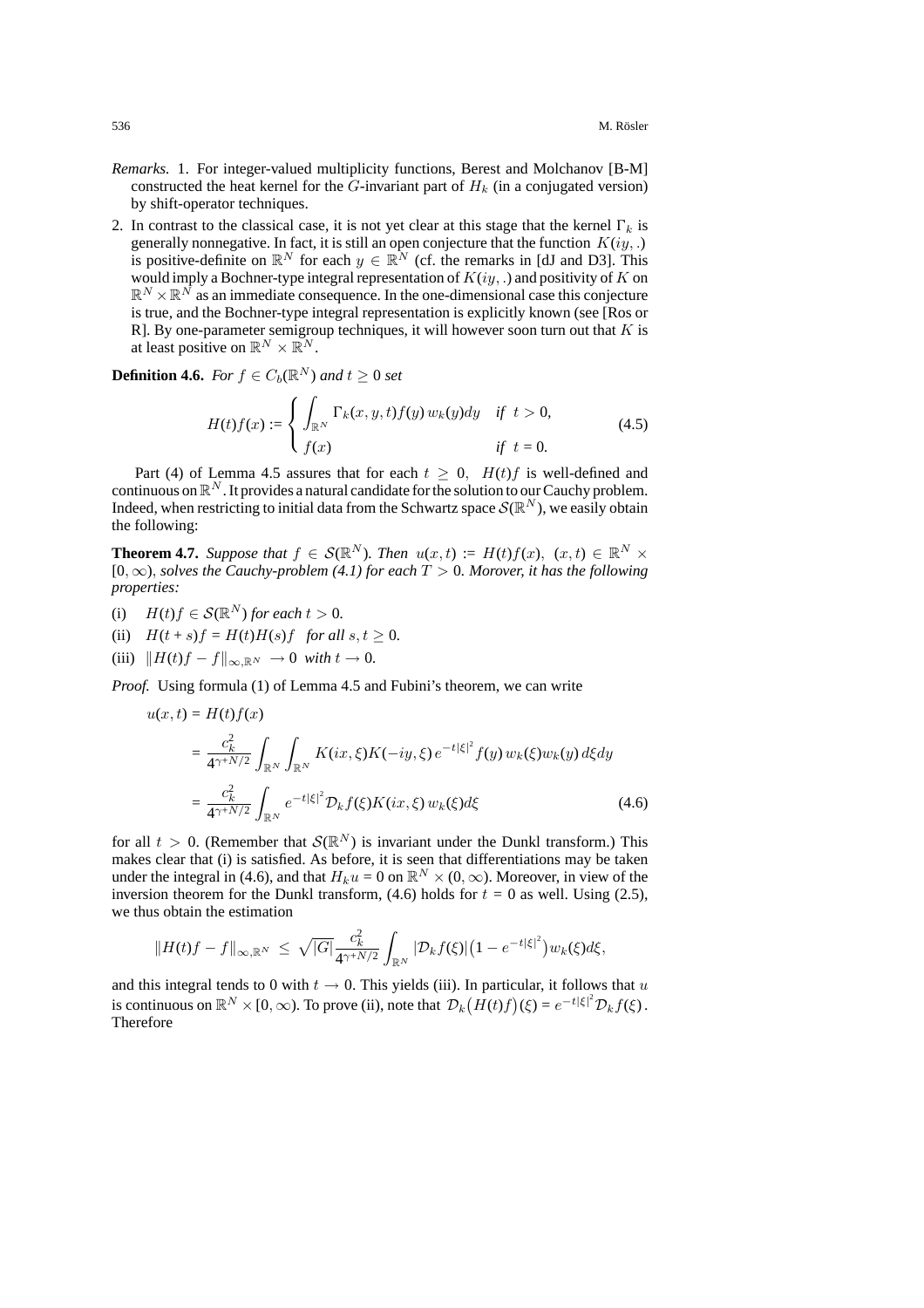$$
\mathcal{D}_k\big(H(t+s)f\big)(\xi) = e^{-t|\xi|^2} \mathcal{D}_k\big(H(s)f\big)f(\xi) = \mathcal{D}_k\big(H(t)H(s)f\big)(\xi).
$$

The statement now follows from the injectivity of the Dunkl transform on  $\mathcal{S}(\mathbb{R}^N)$ .

We are now going to show that in fact the linear operators  $H(t)$  on  $\mathcal{S}(\mathbb{R}^N)$  extend to a positive contraction semigroup on the Banach space  $C_0(\mathbb{R}^N)$ , equipped with its uniform norm  $\|\cdot\|_{\infty}$ . To this end, we consider the generalized Laplacian  $\Delta_k$  as a densely defined linear operator on  $C_0(\mathbb{R}^N)$  with domain  $\mathcal{S}(\mathbb{R}^N)$ .

**Theorem 4.8.** (1) *The operator*  $\Delta_k$  *on*  $C_0(\mathbb{R}^N)$  *is closable, and its closure*  $\overline{\Delta}_k$  *generates a positive, strongly continuous contraction semigroup*  $\{T(t), t \geq 0\}$  *on*  $C_0(\mathbb{R}^N)$ *.* 

(2) *The action of*  $T(t)$  *on*  $S(\mathbb{R}^N)$  *is given by*  $T(t)f = H(t)f$ *.* 

*Proof.* (1) We apply a variant of the Lumer-Phillips theorem, which characterizes generators of positive one-parameter contraction semigroups (see e.g. [A], Cor. 1.3). It requires two properties:

- The operator  $\Delta_k$  satisfies the following "dispersivity condition": Suppose that  $f \in$ *S*( $\mathbb{R}^{N}$ ) is real-valued with max $\{f(x) : x \in \mathbb{R}^{N}\} = f(x_0)$ . Then  $\Delta_k f(x_0) \leq 0$ .
- (ii) The range of  $\lambda I \Delta_k$  is dense in  $C_0(\mathbb{R}^N)$  for some  $\lambda > 0$ .

Property (i) is an immediate consequence of Lemma 4.1. Condition (ii) is also satisfied, because  $\lambda I - \Delta_k$  maps  $\mathcal{S}(\mathbb{R}^N)$  onto itself for each  $\lambda > 0$ ; this follows from the fact that the Dunkl transform is a homeomorphism of  $\mathcal{S}(\mathbb{R}^N)$  and  $\mathcal{D}_k((\lambda I - \Delta_k)f)(\xi) =$  $(\lambda + |\xi|^2) \mathcal{D}_k f(\xi)$ . The assertion now follows by the above-mentioned theorem.

(2) It is known from semigroup theory that for every  $f \in \mathcal{S}(\mathbb{R}^N)$ , the function  $t \mapsto T(t) f$  is the unique solution of the abstract Cauchy problem

$$
\begin{cases}\n\frac{d}{dt}u(t) = \overline{\Delta}_k u(t) & \text{for } t > 0, \\
u(0) = f\n\end{cases}
$$
\n(4.7)

within the class of all (strongly) continuously differentiable functions u on  $[0, \infty)$  with values in the Banach space  $(C_0(\mathbb{R}^N), \|.\|_{\infty})$ . By property (i) of Theorem 4.6 we have  $H(t)f \in C_0(\mathbb{R}^N)$  for  $f \in \mathcal{S}(\mathbb{R}^N)$ . Moreover, from representation 4.6 of  $H(t)f$  it is readily seen that  $t \mapsto H(t)f$  is continuously differentiable on  $[0, \infty)$  and solves (4.7). This finishes the proof.  $\square$ 

**Corollary 4.9.** *The heat kernel*  $\Gamma_k$  *is strictly positive on*  $\mathbb{R}^N \times \mathbb{R}^N \times (0, \infty)$ *. In particular, the generalized exponential kernel K satisfies*

$$
K(x, y) > 0 \quad for all \quad x, y \in \mathbb{R}^N.
$$

*Proof.* For any initial distribution  $f \in \mathcal{S}(\mathbb{R}^N)$  with  $f \geq 0$  the last theorem implies that

$$
\int_{\mathbb{R}^N} \Gamma_k(x, y, t) f(y) w_k(y) dy = T(t) f(x) \ge 0 \quad \text{for all } (x, t) \in \mathbb{R}^N \times [0, \infty).
$$

As  $y \mapsto \Gamma_k(x, y, t)$  is continuous on  $\mathbb{R}^N$  for each fixed  $x \in \mathbb{R}^N$  and  $t > 0$ , it follows that  $\Gamma_k(x, y, t) \ge 0$  for all  $x, y \in \mathbb{R}^N$  and  $t > 0$ . Hence K is nonnegative as well. Now recall again the reproducing identity (2.8), which says that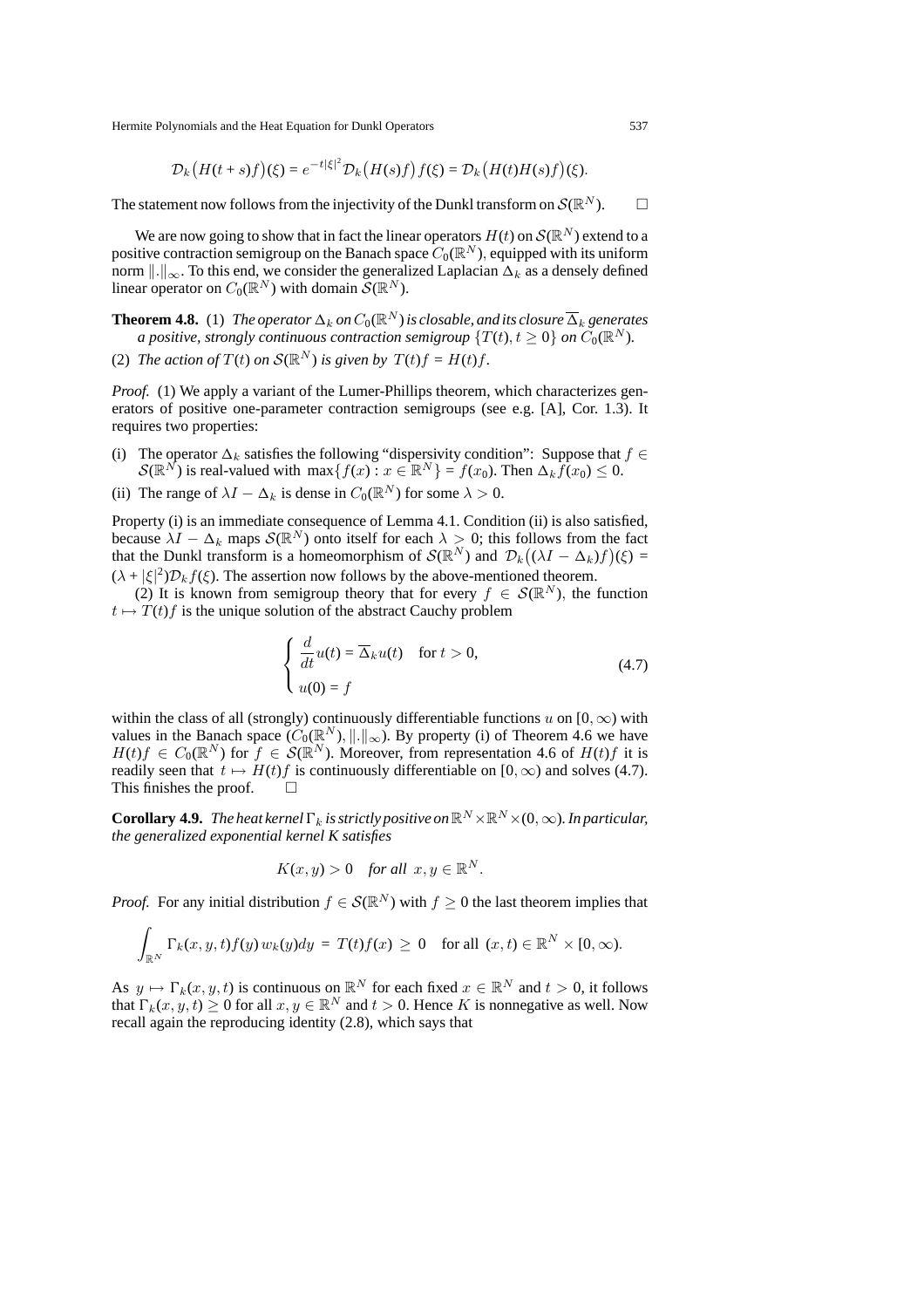538 M. Rösler ö

$$
e^{(|x|^2+|y|^2)}K(2x,y) = c_k \int_{\mathbb{R}^N} K(x,2z)K(y,2z) w_k(z) e^{-|z|^2} dz
$$

for all  $x, y \in \mathbb{R}^N$ . The integrand on the right side is continuous, non-negative and not identically zero (because  $K(x, 0)K(y, 0) = 1$ ). Therefore the integral itself must be strictly positive.  $\Box$ 

**Corollary 4.10.** *The semigroup*  $\{T(t)\}$  *on*  $C_0(\mathbb{R}^N)$  *is given explicitly by* 

$$
T(t)f = H(t)f, \ f \in C_0(\mathbb{R}^N).
$$

*Proof.* This is clear from part (2) of Theorem 4.8 and the previous corollary, which implies that the operators  $H(t)$  are continuous – even contractive – on  $C_0(\mathbb{R}^N)$ .

*Remark.* The generalized Laplacian also leads to a contraction semigroup on the Hilbert space  $\mathcal{H} := L^2(\mathbb{R}^N, w_k(x)dx)$ ; this generalizes the results of [Ros] for the one-dimensional case. In fact, let M denote the multiplication operator on  $H$  defined by  $Mf(x) = -|x|^2 f(x)$  and with domain  $D(M) = \{f \in \mathcal{H} : |x|^2 f(x) \in$ *H*}. *M* is self-adjoint and generates the strongly continuous contraction semigroup  $M(t) f(x) = e^{-t|x|^2} f(x)$  ( $t \ge 0$ ) on  $H$ . For  $f \in \mathcal{S}(\mathbb{R}^N)$ , we have the identity  $\mathcal{D}_k(\Delta_k f) = M(\mathcal{D}_k f)$ . As  $\mathcal{S}(\mathbb{R}^N)$  is dense in  $D(M)$ , this shows that  $\Delta_k$  has a self-adjoint extension  $\tilde{\Delta}_k$  on  $\mathcal{H}$ , namely  $\tilde{\Delta}_k = \mathcal{D}_k^{-1} M \mathcal{D}_k$ , where here  $\mathcal{D}_k$  denotes the Plancherelextension of the Dunkl transform to  $H$ . The domain of  $\tilde{\Delta}_k$  is the Sobolev-type space  $D(\tilde{\Delta}_k) = \{f \in \mathcal{H} : |\xi|^2 \mathcal{D}_k f(\xi) \in \mathcal{H}\}.$  Being unitarily equivalent with M, the operator  $\tilde{\Delta}_k$  also generates a strongly continuous contraction semigroup  $\{\tilde{T}(t)\}\$  on *H* which is unitarily equivalent with  ${M(t)}$ ; it is given by

$$
\widetilde{T}(t)f(x) = \int_{\mathbb{R}^N} e^{-t|\xi|^2} \mathcal{D}_k f(\xi) K(ix, \xi) w_k(\xi) d\xi.
$$

The knowledge that  $\Gamma_k$  is nonnegative allows also to solve the Cauchy problem (4.1) in its general setting:

**Theorem 4.11.** *Let*  $f \in C_b(\mathbb{R}^N)$ *. Then*  $u(x,t) := H(t)f(x)$  *is bounded on*  $\mathbb{R}^N \times [0,\infty)$ *and solves the Cauchy problem (4.1) for each*  $T > 0$ *.* 

*Proof.* In order to see that u is twice continuously differentiable on  $\mathbb{R}^N \times (0, \infty)$  with  $H_k u = 0$ , we only have to make sure that the necessary differentiations of u may be taken under the integral in (4.5). One has to use again the estimations (2.7) for the partial derivatives of K; these provide sufficient decay properties of the derivatives of  $\Gamma_k$ , allowing the necessary differentiations of  $u$  under the integral by use of the dominated convergence theorem. Boundedness of  $u$  is clear from the positivity and normalization (Lemma 4.5(3)) of  $\Gamma_k$ ; in fact,  $|u(x,t)| \le ||f||_{\infty, \mathbb{R}^N}$  on  $\mathbb{R}^N \times [0, \infty)$ . Finally, we have to show that  $H(t)f(x) \to f(\xi)$  with  $x \to \xi$  and  $t \to 0$ . We start by the usual method: For fixed  $\epsilon > 0$ , choose  $\delta > 0$  such that  $|f(y) - f(\xi)| < \epsilon$  for  $|y - \xi| < 2\delta$  and let  $M := ||f||_{\infty, \mathbb{R}^N}$ . Keeping in mind the positivity and normalization of  $\Gamma_k$ , we obtain for *|*x *−* ξ*|* < δ the estimation

$$
|H(t)f(x) - f(\xi)| \leq \left| \int_{\mathbb{R}^N} \Gamma_k(x, y, t) (f(y) - f(\xi)) w_k(y) dy \right|
$$
  

$$
\leq \int_{|y-x| < \delta} \Gamma_k(x, y, t) |f(y) - f(\xi)| w_k(y) dy
$$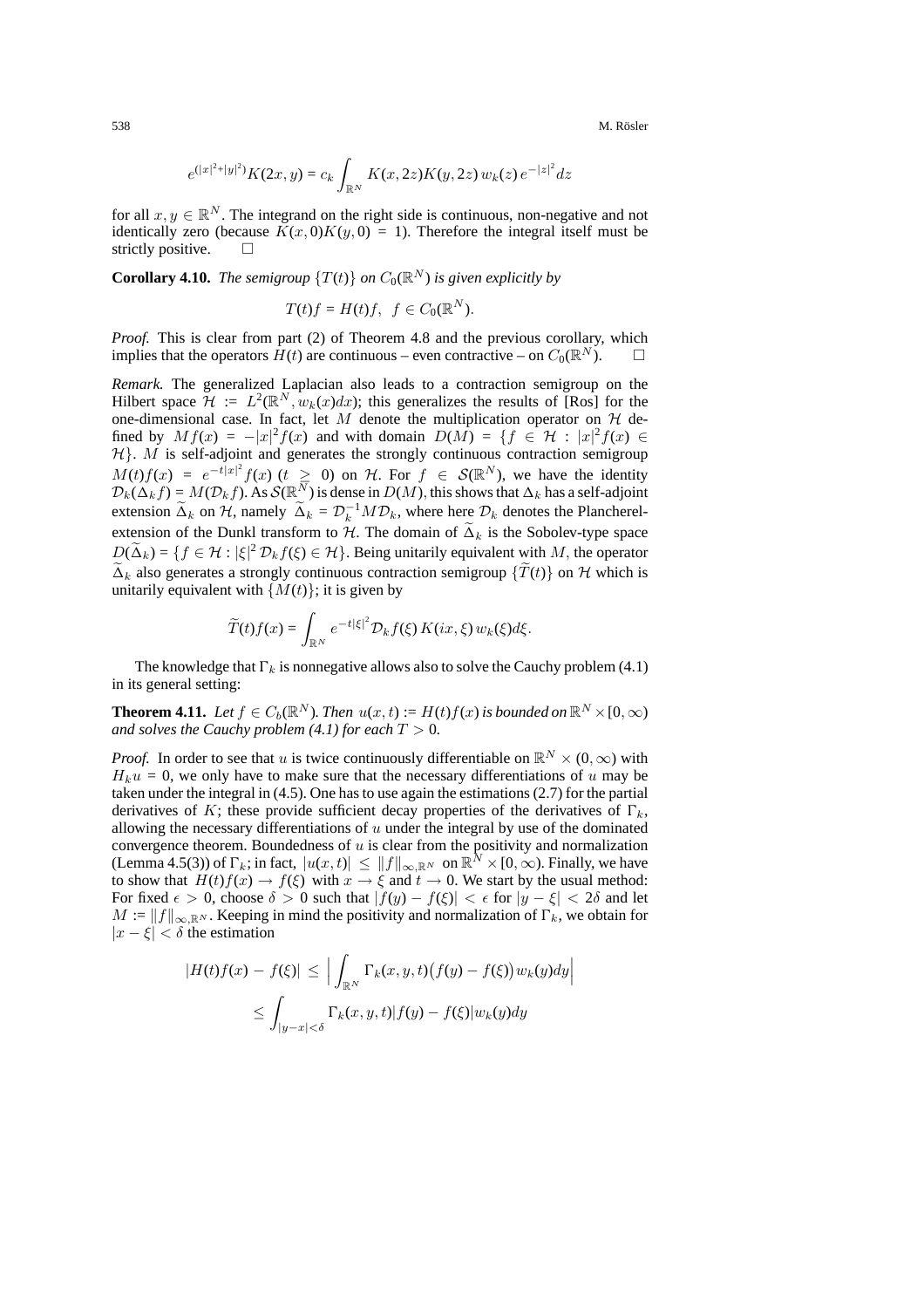+ 
$$
\int_{|y-x|>\delta} \Gamma_k(x, y, t) |f(y) - f(\xi)| w_k(y) dy
$$
  

$$
< \epsilon + 2M \int_{|y-x|>\delta} \Gamma_k(x, y, t) w_k(y) dy.
$$

It thus remains to show that for each  $\delta > 0$ ,

$$
\text{lim}_{(x,t)\to(\xi,0)}\int_{|y-x|>\delta}\Gamma_k(x,y,t)w_k(y)dy=0.
$$

For abbreviation put

$$
I(x,t):=\int_{|y-x|\leq \delta} \Gamma_k(x,y,t) w_k(y) dy.
$$

As  $I(x, t) \leq 1$ , it suffices to prove that  $\liminf_{(x,t)\to(\xi,0)} I(x, t) \geq 1$ . For this, choose some positive constant  $\delta' < \delta$  and  $h \in \mathcal{S}(\mathbb{R}^N)$  with  $0 \le h \le 1$ ,  $h(\xi) = 1$  and such that  $h(y) = 0$  for all y with  $|y - \xi| > \delta - \delta'$ . Then for each x with  $|x - \xi| < \delta'$  the support of h is contained in  $\{y \in \mathbb{R}^N : |y - x| \le \delta\}$ ; therefore

$$
\int_{\mathbb{R}^N} h(y) \Gamma_k(x, y, t) w_k(y) dy \leq I(x, t)
$$

for all  $(x, t)$  with  $|x - \xi| < \delta'$ . But according to Theorem 4.7 we have

$$
\lim_{(x,t)\to(\xi,0)}\int_{\mathbb{R}^N}h(y)\Gamma_k(x,y,t)\,w_k(y)dy=h(\xi)=1.
$$

This finishes the proof.  $\Box$ 

It is still open whether our solution of the Cauchy problem 4.1 is unique within an appropriate class of functions. As in the classical case, this follows from an maximum principle for the generalized heat operator on  $\mathbb{R}^N\times(0,\infty).$  The first step is the following weak maximum principle for H*<sup>k</sup>* on bounded domains. It is proved by a similar method as used in Theorem 4.2. By virtue of Lemma 4.1, this proof is literally the same as the standard proof in the classical case (see e.g. [J]) and therefore omitted here.

**Proposition 4.12.** *Suppose that*  $\Omega \subset \mathbb{R}^N$  *is open, bounded and G-invariant. For*  $T > 0$ *set*

$$
\Omega_T := \Omega \times (0, \infty) \quad \text{and} \quad \partial_* \Omega_T := \{ (x, t) \in \partial \Omega_T : t = 0 \text{ or } x \in \partial \Omega \}.
$$

*Assume further that*  $u \in C^2(\Omega_T) \cap C(\overline{\Omega}_T)$  *satisfies*  $H_k u \geq 0$  *in*  $\Omega_T$ *. Then* 

$$
\max \frac{1}{\Omega_T}(u) = \max \partial_* \Omega_T(u).
$$

Under a suitable growth condition on the solution, this maximum principle may be extended to the case where  $\Omega = \mathbb{R}^N$ . The proof is adapted from the one in [dB] for the classical case.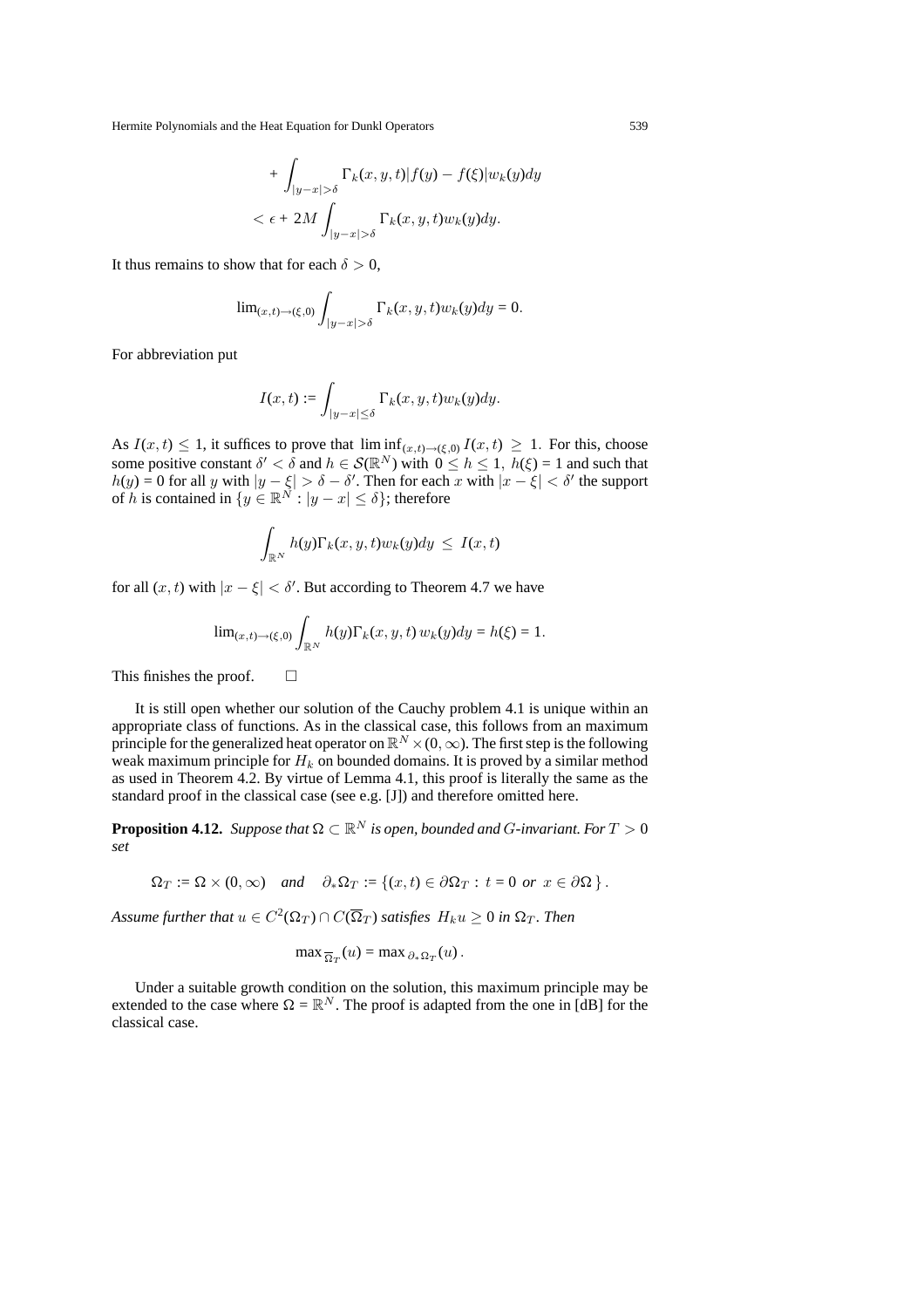**Theorem 4.13.** (Weak maximum principle for  $H_k$  on  $\mathbb{R}^N$ ). Let  $S_T := \mathbb{R}^N \times (0, T)$ *and suppose that*  $u \in C^2(S_T) \cap C(\overline{S}_T)$  *satisfies* 

$$
\begin{cases}\nH_k u \ge 0 & \text{in } S_T, \\
u(.,0) = f,\n\end{cases}
$$

*where*  $f \in C_b(\mathbb{R}^N)$  *is real-valued. Assume further that there exist positive constants*  $C, \lambda, r$  *such that* 

$$
u(x,t) \le C \cdot e^{\lambda |x|^2} \quad \text{for all } (x,t) \in S_T \quad \text{with } |x| > r.
$$

*Then*  $\sup_{\overline{S}_T}(u) \leq \sup_{\mathbb{R}^N}(f)$ .

*Proof.* Let us first assume that  $8\lambda T < 1$ . For fixed  $\epsilon > 0$  set

$$
v(x,t) := u(x,t) - \epsilon \cdot \frac{1}{(2T-t)^{\gamma + N/2}} \exp\left\{\frac{|x|^2}{4(2T-t)}\right\}, \quad (x,t) \in \mathbb{R}^N \times [0,2T).
$$

By Lemma 4.3, v satisfies  $H_k v = H_k u \ge 0$  in  $S_T$ . Now fix some constant  $\rho > r$  and consider the bounded cylinder  $\Omega_T = \Omega \times (0, T)$  with  $\Omega = \{x \in \mathbb{R}^N : |x| < \rho\}$ . Setting  $M := \sup_{\mathbb{R}^N} (f)$ , we have  $v(x, 0) < u(x, 0) \leq M$  for  $x \in \overline{\Omega}$ . Moreover, for  $|x| = \rho$ and  $t \in (0, T]$ ,

$$
v(x,t) \le Ce^{\lambda \rho^2} - \epsilon \cdot \frac{1}{(2T)^{\gamma + N/2}} e^{\rho^2/8T}.
$$

As  $\lambda < (8T)^{-1}$ , we see that  $v(x, t) \leq M$  on  $\partial_* \Omega_T$ , provided that  $\rho$  is large enough. Then by Prop. 4.12 we also have  $v(x, t) \leq M$  on  $\overline{\Omega}_T$ . As  $\rho > r$  was arbitrary, it follows that  $v(x, t) \leq M$  on  $\overline{S}_T$ . As  $\epsilon > 0$  was arbitrary as well, this implies that  $u(x, t) \leq M$ on  $\overline{S}_T$ . If  $8\overline{\lambda}T \geq 1$ , we may subdivide  $S_T$  into finitely many adjacent open strips of width less than  $1/8\lambda$  and apply the above conclusion repeatedly.  $\square$ 

**Corollary 4.14.** *The solution of the Cauchy problem (4.1) according to Theorem 4.11 is unique within the class of functions*  $u \in C^2(S_T) \cap C(\overline{S}_T)$  *which satisfy the following exponential growth condition: There exist positive constants*  $C, \lambda, r$  *such that* 

$$
|u(x,t)| \le C \cdot e^{\lambda |x|^2} \quad \text{for all } (x,t) \in S_T \text{ with } |x| > r.
$$

*Acknowledgement.* It is a pleasure to thank Charles F. Dunkl and Michael Voit for some valuable comments and discussions.

#### **Note added in proof**

It has ecently been proven by the author that for  $k \geq 0$ , the Dunkl kernel  $x \mapsto K(iy, x)$ is in fact positive-definite on  $\mathbb{R}^N$  for each  $y \in \mathbb{R}^N$  (cf. Remark 2 after Lemma 4.5); this result will be published in a forthcoming paper.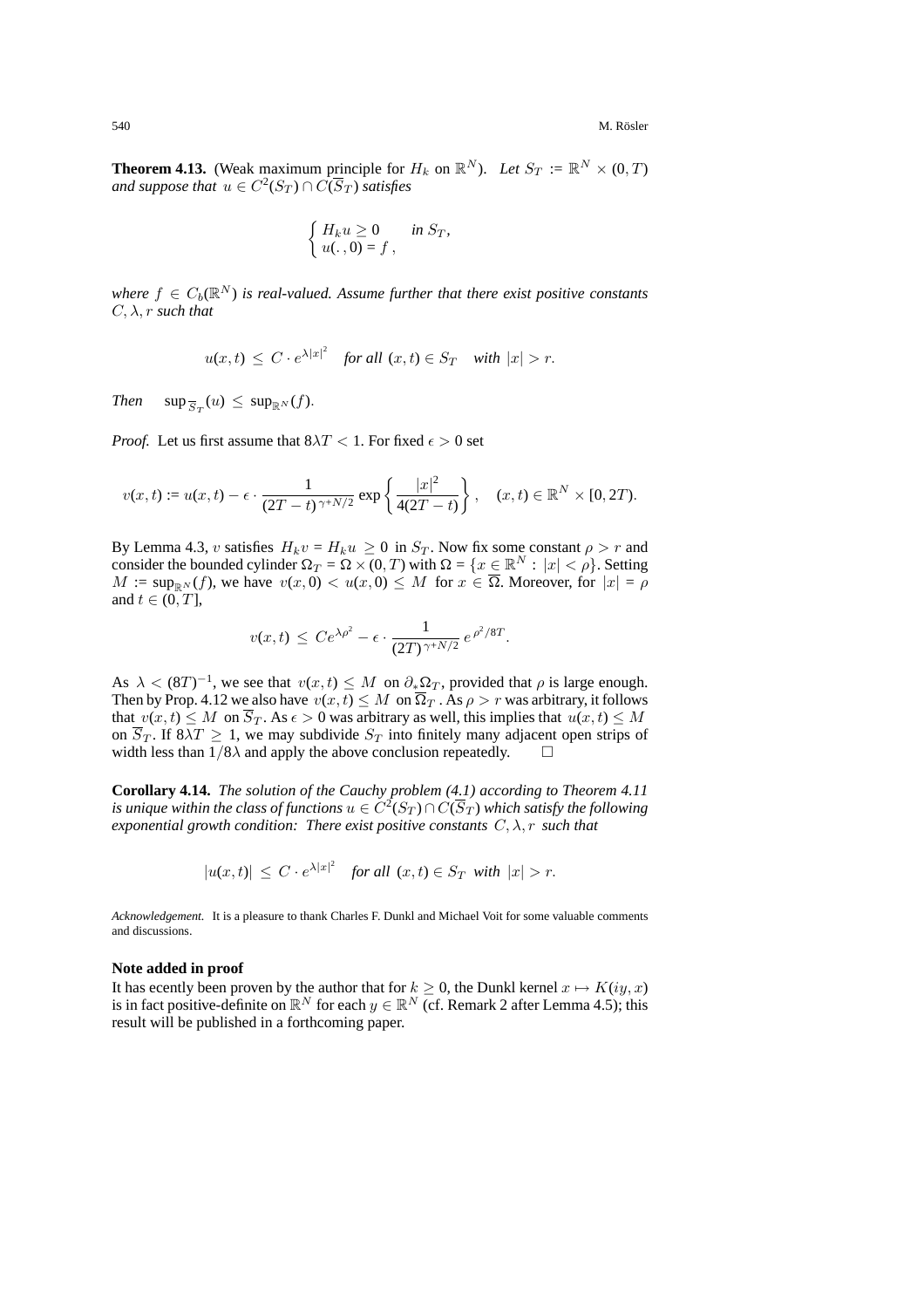### **References**

- [A] Arendt, W.: Characterization of positive semigroups on Banach lattices. In: Nagel, R. (ed.) *Oneparameter Semigroups of Positive operators*. Lecture Notes in Math. **1184**, Berlin: Springer-Verlag, 1986, pp. 247–291
- [B-F1] Baker, T.H., Forrester, P.J.: The Calogero-Sutherland model and generalized classical polynomials. Commun. Math. Phys. **188**, 175–216 (1997)
- [B-F2] Baker, T.H., Forrester, P.J.: The Calogero-Sutherland model and polynomials with prescribed symmetry. Nucl. Phys. B **492**, 682–716 (1997)
- [B-F3] Baker, T.H., Forrester, P.J.: Non-symmetric Jack polynomials and integral kernels. Duke J. Math., to appear
- [B-M] Berest, Y.Y., Molchanov, Y.: Fundamental solutions for partial differential equations with reflection group invariance. J. Math. Phys. **36**, no. 8, 4324–4339 (1995)
- [C] Cherednik, I.: A unification of the Knizhnik-Zamolodchikov equations and Dunkl operators via affine Hecke algebras. Invent. Math. **106**, 411–432 (1991)
- [Chi] Chihara, T.S.: *An Introduction to Orthogonal Polynomials*. New York: Gordon and Breach, 1978
- [dB] DiBenedetto, E.: Partial Differential Equations. Boston, Basel, Berlin: Birkhauser Verlag, 1995 ¨
- [vD] van Diejen, J.F.: Confluent hypergeometric orthogonal polynomials related to the rational quantum Calogero system with harmonic confinement. Commun. Math. Phys. **188**, 467–497 (1997)
- [D1] Dunkl, C.F.: Reflection groups and orthogonal polynomials on the sphere. Math. Z. **197**, 33–60 (1988)
- [D2] Dunkl, C.F.: Differential-difference operators associated to reflection groups. Trans. Am. Math. Soc. **311**, 167–183 (1989)
- [D3] Dunkl, C.F.: Integral kernels with reflection group invariance. Can. J. Math. **43**, 1213–1227 (1991)
- [D4] Dunkl, C.F.: Hankel transforms associated to finite reflection groups. In: Proc. of the special session on hypergeometric functions on domains of positivity, Jack polynomials and applications. Proceedings, Tampa 1991, Contemp. Math. **138**, 123–138 (1992)
- [D-J-O] Dunkl, C.F., de Jeu, M.F.E., Opdam, E.M.: Singular polynomials for finite reflection groups. Trans. Am. Math. Soc. **346**, 237–256 (1994)
- [dJ] de Jeu, M.F.E.: The Dunkl transform. Invent. Math. **113**, 147–162 (1993)
- [H] Heckman, G.J.: A remark on the Dunkl differential-difference operators. In: Barker, W., Sally, P. (eds.), *Harmonic analysis on reductive groups. Progress in Math.* 101, Basel: Birkhäuser Verlag, 1991, pp. 181–191
- [J] John, F.: Partial Differential Equations. New York–Heidelberg–Berlin: Springer-Verlag, 1986
- [K] Kakei, S.: Common algebraic structure for the Calogero-Sutherland models. J. Phys. **A 29**, L619– L624 (1996)
- [K-S] Knop, F., Sahi, S.: A recursion and combinatorial formula for Jack polynomials. Invent. Math. **128**, no. 1, 9–22 (1997)
- [L-V] Lapointe, L., Vinet, L.: Exact operator solution of the Calogero-Sutherland model. Comm. Math. Phys. **178**, 425–452 (1996)
- [L1] Lassalle, M.: Polynômes de Laguerre généralisés. C.R. Acad. Sci. Paris, t. 312, Série I, 725–728 (1991)
- [L2] Lassalle, M.: Polynômes de Hermite généralisés. C.R. Acad. Sci. Paris, t. 313, Série I, 579–582 (1991)
- [O1] Opdam, E.M.: Dunkl operators, Bessel functions and the discriminant of a finite Coxeter group. Compos. Math. **85**, 333–373 (1993)
- [O2] Opdam, E.M.: Harmonic analysis for certain representations of graded Hecke algebras. Acta Math. **175**, 75–121 (1995)
- [P] Pasquier, V.: A lecture on the Calogero-Sutherland models. In:*Integrable models and strings (Espoo, 1993)*. Lecture Notes in Phys. **436**, Berlin 1994: Springer Verlag, pp. 36–48
- [R] Rösler, M.: Bessel-type signed hypergroups on  $\mathbb R$ . In: Heyer, H., Mukherjea, A. (eds.), *Probability measures on groups and related structures XI. Proceedings, Oberwolfach 1994*, Singapore: World Scientific, 1995, pp. 292–304